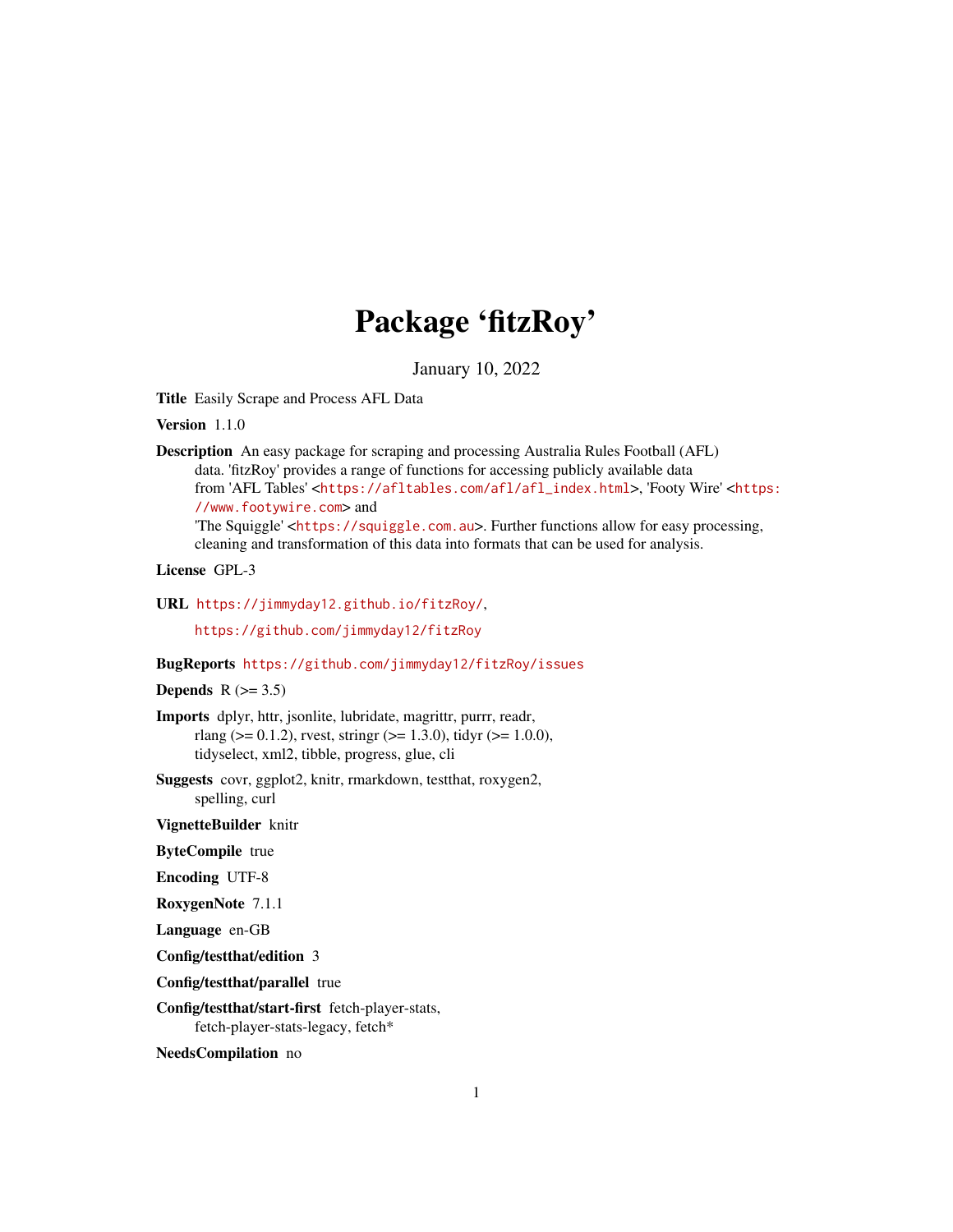Author James Day [cre, aut], Robert Nguyen [aut], Matthew Erbs [ctb], Oscar Lane [aut], Jason Zivkovic [ctb], Jacob Holden [ctb]

Maintainer James Day <jamesthomasday@gmail.com>

Repository CRAN

Date/Publication 2022-01-10 07:52:48 UTC

# R topics documented:

| 3              |
|----------------|
| $\overline{4}$ |
| 5              |
| 6              |
| $\overline{7}$ |
| 9              |
| 10             |
| 12             |
| 14             |
| 15             |
| -17            |
| -18            |
|                |
|                |
|                |
|                |
|                |
| 22             |
|                |
|                |
|                |
|                |
|                |
|                |
|                |
|                |
|                |
|                |
|                |
|                |
|                |
|                |
|                |
|                |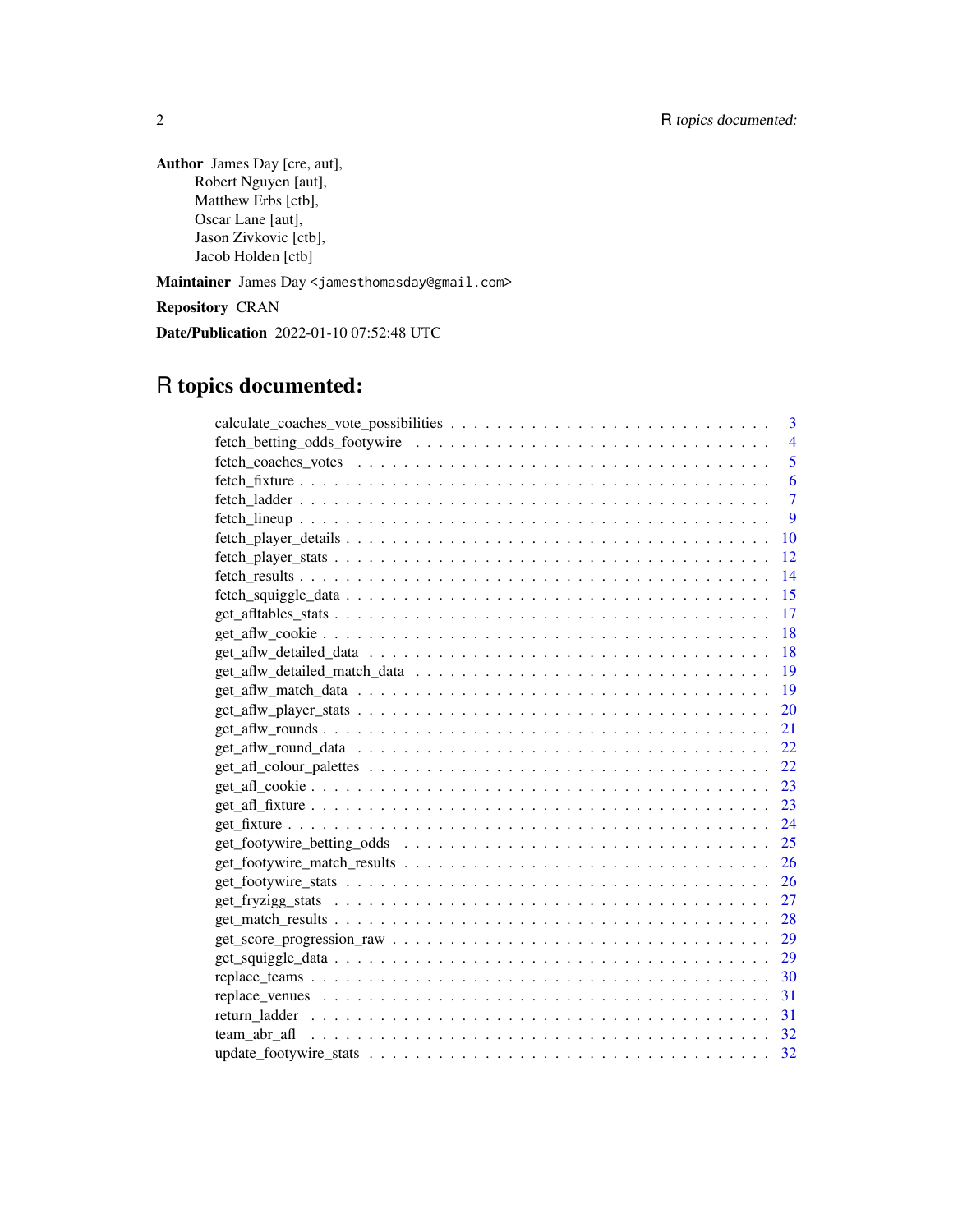#### <span id="page-2-0"></span>**Index** [34](#page-33-0)

calculate\_coaches\_vote\_possibilities *Calculate Coaches Vote Possibilities*

### **Description**

calculate\_coaches\_vote\_possibilities returns all possible breakdowns of coaches votes between two coaches, given a breakdown of AFLCA coaches votes

#### Usage

calculate\_coaches\_vote\_possibilities(df, output\_type)

#### Arguments

| df          | Requires the following column names: Player, Name, Coaches, Votes. These can |
|-------------|------------------------------------------------------------------------------|
|             | be returned from the function fetch_coaches_votes.                           |
| output_type | One of "Coach View", "Player View". Defaults to "Coach View".                |

#### Value

For output\_type "Coach View" - A list of data frames with columns: Votes, C1, C2 For output\_type "Player View" - A list of data frames with columns: Player, V1, V2

#### Examples

```
## Not run:
# Return coaches votes for a particular match, then find the possibilities
df <- fetch_coaches_votes(comp = "AFLM", season = 2021, round = 24, team = "Western Bulldogs")
calculate_coaches_vote_possibilities(df, "Coach View")
```

```
df <- fetch_coaches_votes(comp = "AFLW", season = 2021, round = 9, team = "Western Bulldogs")
calculate_coaches_vote_possibilities(df, "Player View")
```

```
# Create a manual data frame to calculate possibilities
df <- data.frame(
 Player.Name = c(
    "Tom Liberatore", "Jack Macrae",
    "Marcus Bontempelli", "Cody Weightman",
    "Darcy Parish", "Aaron Naughton", "Jordan Ridley"
 ),
 Coaches. Votes = c(7, 6, 5, 5, 4, 2, 1))
calculate_coaches_vote_possibilities(df, "Player View")
## End(Not run)
```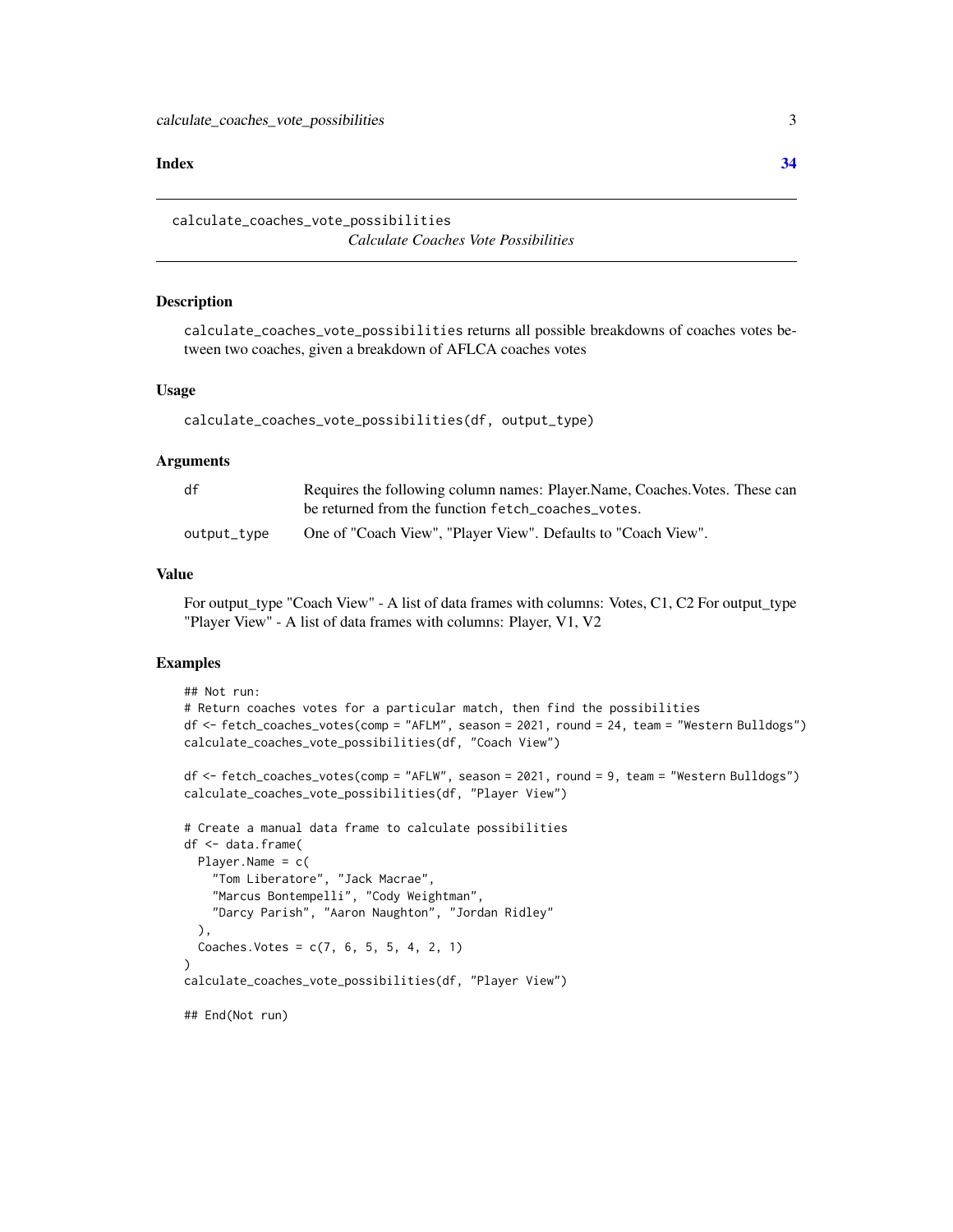<span id="page-3-0"></span>fetch\_betting\_odds\_footywire

*Fetch AFL match betting odds from https://www.footywire.com*

# Description

fetch\_betting\_odds\_footywire returns a data frame containing betting odds and basic match info for Men's AFL matches.

# Usage

```
fetch_betting_odds_footywire(
  start_season = "2010",
  end_season = lubridate::year(Sys.Date())
\mathcal{L}
```
# Arguments

|            | start_season First season to return, in yyyy format. Earliest season with data available is<br>2010. |  |  |
|------------|------------------------------------------------------------------------------------------------------|--|--|
| end season | Last season to return, in yyyy format                                                                |  |  |

# Details

The data frame contains the home and away team as well as venue.

# Value

Returns a data frame containing betting odds and basic match info

# Examples

```
## Not run:
fetch_betting_odds_footywire(2012, 2018)
```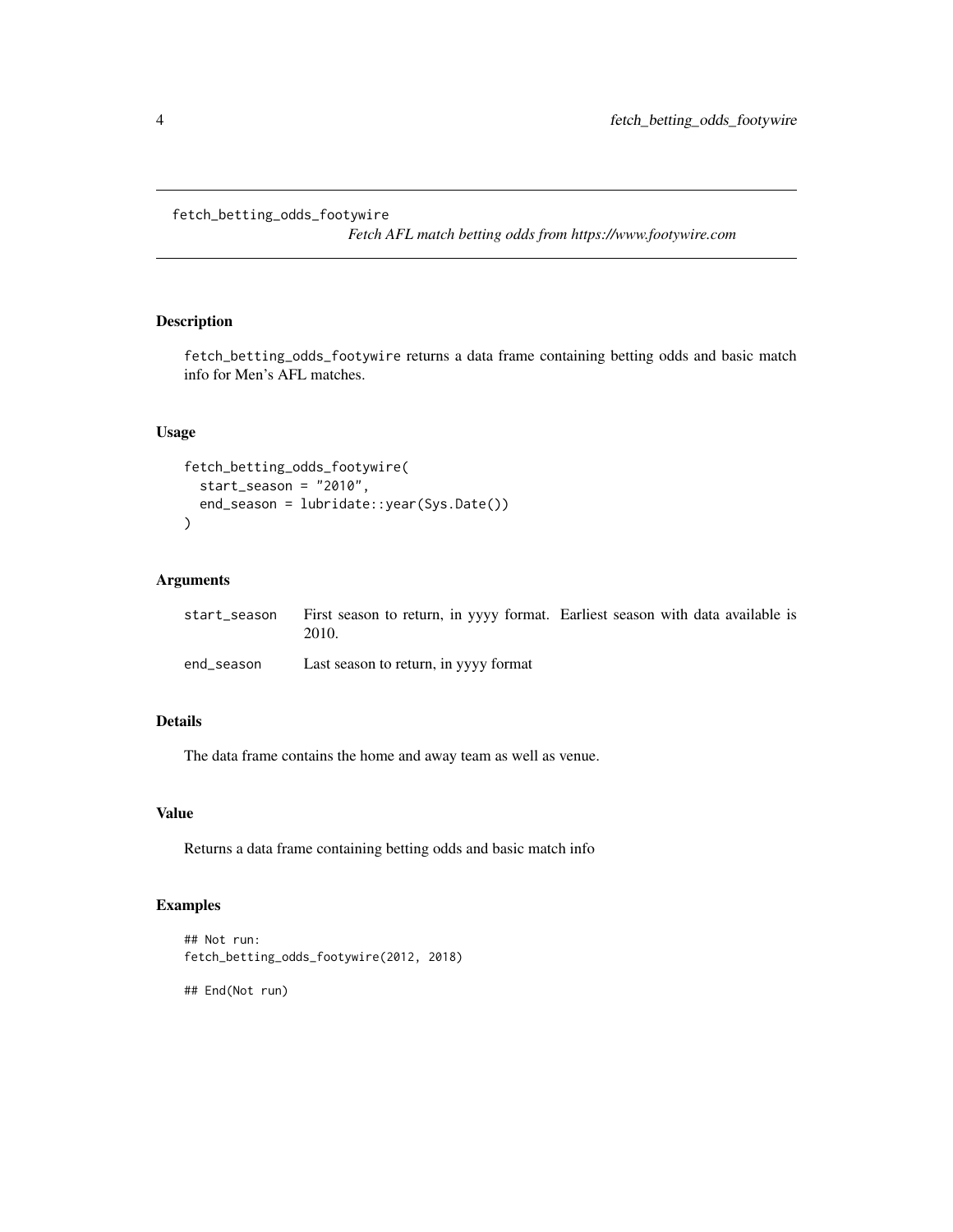<span id="page-4-0"></span>fetch\_coaches\_votes *Fetch Coaches Votes*

#### Description

fetch\_coaches\_votes returns all coaches votes for input season/s, round/s, and/or team's matches. The function calls a core scrape\_coaches\_votes function which scrapes the AFLCA website for coaches votes for a particular season, round and competition.

#### Usage

```
fetch_coaches_votes(
  season = NULL,
  round_number = NULL,comp = "AFLM".team = NULL
)
```
#### Arguments

| season       | Season in YYYY format. This can be an array of seasons. Defaults to null in<br>which case the season that matches Sys. Date() is used. |
|--------------|----------------------------------------------------------------------------------------------------------------------------------------|
| round_number | Round number. For finals this is the number of H&A rounds plus the Finals<br>week. Defaults to null in which case all rounds are used. |
| comp         | One of "AFLM" (default) or "AFLW"                                                                                                      |
| team         | Team or teams whose matches should be retrieved. Defaults to null in which<br>case all teams are used.                                 |

#### Value

A data frame with columns: Season, Round, Finals, Home.Team, Away.Team, Player.Name, Coaches.Votes

#### Examples

```
## Not run:
# Return all coaches votes across all seasons
fetch_coaches_votes(season = 2007:2021, comp = "AFLM")
fetch_coaches_votes(season = 2018:2021, comp = "AFLW")
# Return all coaches votes for a particular round
fetch_coaches_votes(season = 2021, round_number = 24, comp = "AFLM")
fetch_coaches_votes(season = 2021, round_number = 9, comp = "AFLW")
# Return all coaches votes for a particular team
fetch_coaches_votes(season = 2021, comp = "AFLM", team = "Western Bulldogs")
fetch_coaches_votes(season = 2021, comp = "AFLW", team = "Western Bulldogs")
# Return all coaches votes for a particular match
```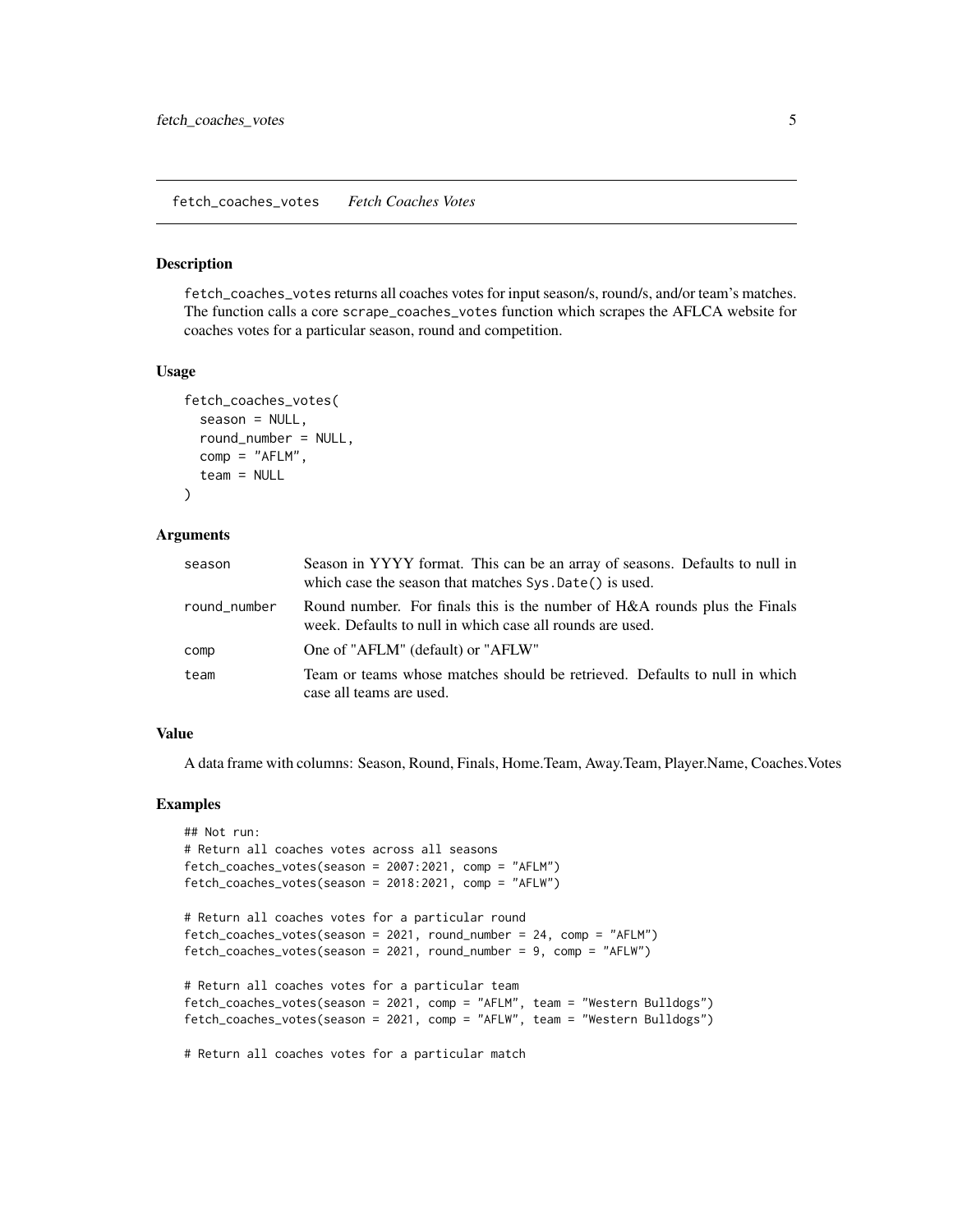```
fetch_coaches_votes(season = 2021, round_number = 24, comp = "AFLM", team = "Western Bulldogs")
fetch_coaches_votes(season = 2021, round_number = 9, comp = "AFLW", team = "Western Bulldogs")
```
## End(Not run)

<span id="page-5-2"></span>fetch\_fixture *Return the fixture for a particular round of matches*

# <span id="page-5-1"></span>Description

fetch\_fixture returns the Fixture for a given AFL Round. Internally, it calls a corresponding fetch\_fixture\_\* function that depends on the source given. By default the source used will be the official AFL website.

[fetch\\_fixture\\_afl\(\)](#page-5-1), [fetch\\_fixture\\_footywire\(\)](#page-5-1), [fetch\\_fixture\\_squiggle\(\)](#page-5-1) can be called directly and return data from AFL website, AFL Tables and Squiggle, respectively.

#### Usage

```
fetch_fixture(
  season = NULL,
  round_number = NULL,
  comp = "AFLM",
  source = "AFL",
  ...
)
fetch_fixture_afl(season = NULL, round_number = NULL, comp = "AFLM")
fetch_fixture_footywire(
  season = NULL,
  round_number = NULL,
  convert_date = FALSE
\lambda
```
fetch\_fixture\_squiggle(season = NULL, round\_number = NULL)

#### Arguments

| season                  | Season in YYYY format, defaults to NULL which returns the year correspond-<br>ing the Sys. Date() |
|-------------------------|---------------------------------------------------------------------------------------------------|
| round_number            | Round number, defaults to NULL which returns latest round                                         |
| comp                    | One of "AFLM" (default) or "AFLW"                                                                 |
| source                  | One of "AFL" (default), "footywire", "fryzigg", "afltables", "squiggle"                           |
| $\cdot$ $\cdot$ $\cdot$ | Optional parameters passed onto various functions depending on source.                            |
| convert_date            | logical, if TRUE, converts date column to date format instead of date time.                       |

<span id="page-5-0"></span>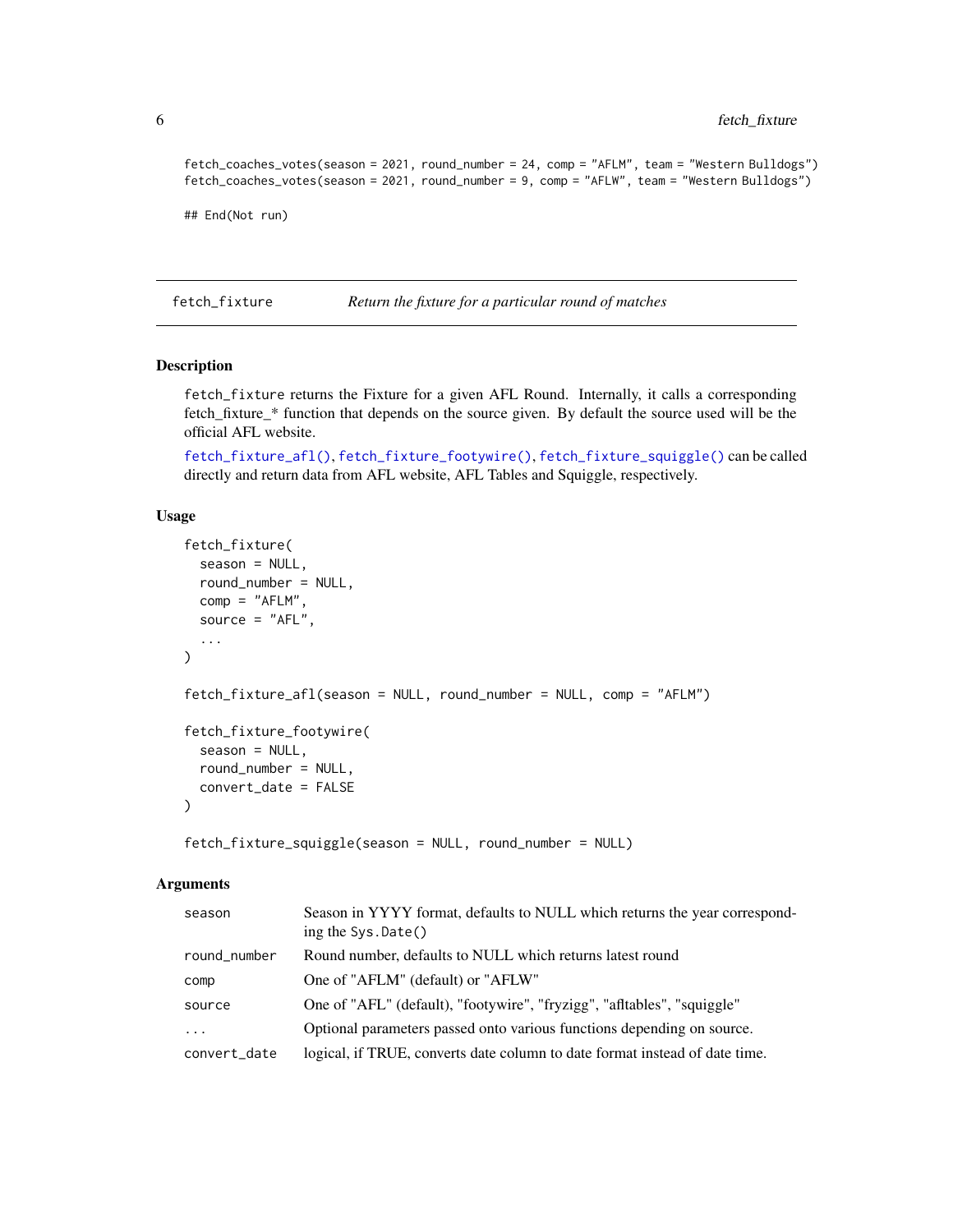# <span id="page-6-0"></span>Value

A Tibble with the fixture from the relevant season and round.

#### See Also

- [fetch\\_fixture\\_afl](#page-5-1) for official AFL data.
- [fetch\\_fixture\\_footywire](#page-5-1) for AFL Tables data.
- [fetch\\_fixture\\_squiggle](#page-5-1) for Squiggle data.

Other fetch fixture functions: [fetch\\_player\\_stats\(](#page-11-1))

#### Examples

```
## Not run:
# Return data for whole season from AFL Website
fetch_fixture(2020)
# This is equivalent to
fetch_fixture(2020, source = "AFL")
fetch_fixture_afl(2020)
# Return AFLW data
fetch_fixture(2020, comp = "AFLW", source = "AFL")
fetch_fixture_afl(2020, comp = "AFLW")
# Not all sources have AFLW data and will return a warning
fetch_fixture(2020, comp = "AFLW", source = "footywire")
fetch_fixture(2020, comp = "AFLW", source = "squiggle")
# Different sources
fetch_fixture(2015, round = 5, source = "footywire")
fetch_fixture(2015, round = 5, source = "squiggle")
# Directly call functions for each source
fetch_fixture_afl(2018, round = 9)
fetch_fixture_footywire(2018, round = 9)
fetch_fixture_squiggle(2018, round = 9)
## End(Not run)
```
fetch\_ladder *Fetch Ladder*

#### <span id="page-6-1"></span>Description

fetch\_ladder returns the Ladder for a given AFL Round. Internally, it calls a corresponding fetch\_ladder\_\* function that depends on the source given. By default the source used will be the official AFL website.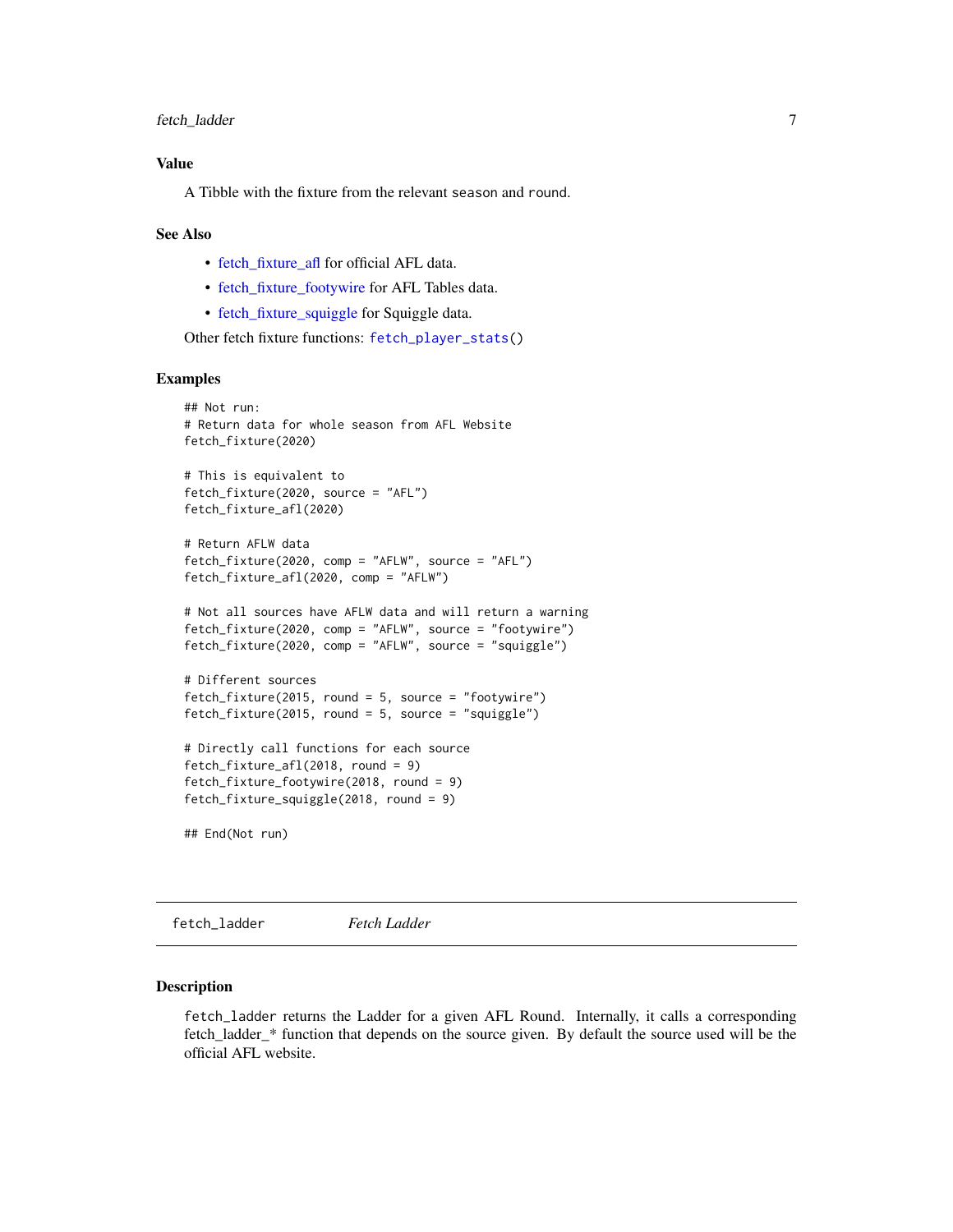<span id="page-7-0"></span>[fetch\\_ladder\\_afl\(\)](#page-6-1), [fetch\\_ladder\\_afltables\(\)](#page-6-1), [fetch\\_ladder\\_squiggle\(\)](#page-6-1) can be called directly and return data from AFL website, AFL Tables and Squiggle, respectively.

# Usage

```
fetch_ladder(
  season = NULL,
  round_number = NULL,
  comp = "AFLM",
  source = "AFL",
  ...
)
fetch_ladder_afl(season = NULL, round_number = NULL, comp = "AFLM")
fetch_ladder_afltables(
  season = NULL,
  round_number = NULL,
 match_results_df = NULL
)
fetch_ladder_squiggle(season = NULL, round_number = NULL)
```
#### Arguments

| season           | Season in YYYY format, defaults to NULL which returns the year correspond-<br>ing the $Sys.Date()$                    |  |
|------------------|-----------------------------------------------------------------------------------------------------------------------|--|
| round_number     | Round number, defaults to NULL which returns latest round                                                             |  |
| comp             | One of "AFLM" (default) or "AFLW"                                                                                     |  |
| source           | One of "AFL" (default), "footywire", "fryzigg", "afltables", "squiggle"                                               |  |
| .                | Optional parameters passed onto various functions depending on source.                                                |  |
| match_results_df |                                                                                                                       |  |
|                  | (optional) A dataframe from fetch_results_afltables(), provide this to pre-<br>vent having to download results again. |  |

# Value

A Tibble with the ladder from the relevant season and round.

# See Also

- [fetch\\_ladder\\_afl](#page-6-1) for official AFL data.
- [fetch\\_ladder\\_afltables](#page-6-1) for AFL Tables data.
- [fetch\\_ladder\\_squiggle](#page-6-1) for Squiggle data.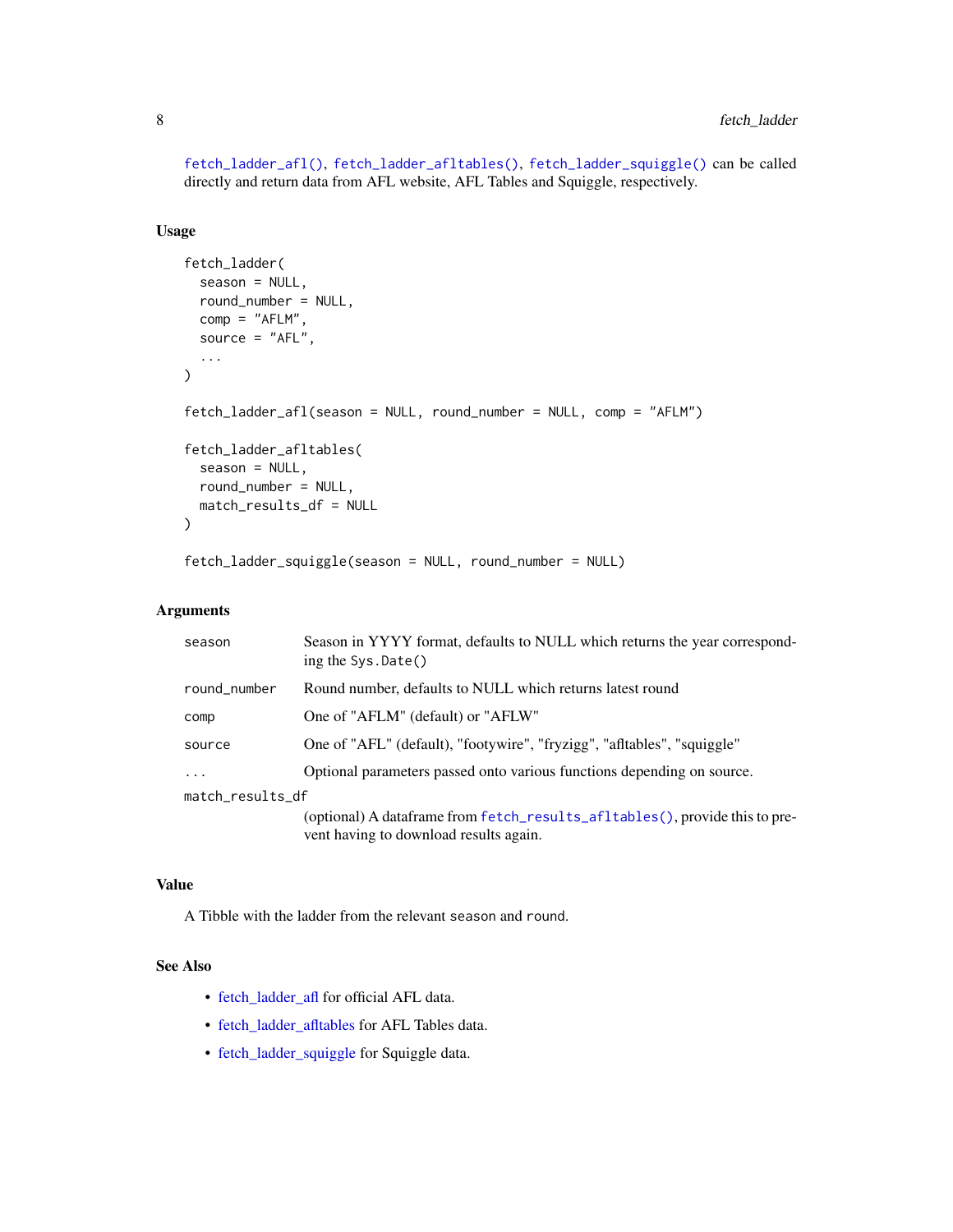# <span id="page-8-0"></span>fetch\_lineup 9

#### Examples

```
## Not run:
# Return data from AFL Website
fetch_ladder(2020, round = 1)
# This is equivalent to
fetch_ladder(2020, round = 1, source = "AFL")
fetch_ladder_afl(2020, round = 1)
# Return AFLW data
fetch_ladder(2020, round = 1, comp = "AFLW", source = "AFL")
fetch\_ladder_afl(2020, round = 1, comp = "AFLW")# Not all sources have AFLW data and will return a warning
fetch_ladder(2020, round = 1, comp = "AFLW", source = "afltables")
fetch_ladder(2020, round = 1, comp = "AFLW", source = "squiggle")
# Different sources
fetch_ladder(2015, round = 5, source = "afltables")
fetch_ladder(2015, round = 5, source = "squiggle")
# Directly call functions for each source
fetch_ladder_afl(2018, round = 9)
fetch_ladder_afltables(2018, round = 9)
fetch_ladder_squiggle(2018, round = 9)
## End(Not run)
```
fetch\_lineup *Return the selected lineup for any completed or upcoming matches*

#### <span id="page-8-1"></span>Description

fetch\_lineup returns the Lineup for matches in given AFL Round. Internally, it calls a corresponding fetch\_lineup\_\* function that depends on the source given. By default the source used will be the official AFL website.

[fetch\\_lineup\\_afl\(\)](#page-8-1) can be called directly and return data from AFL website.

#### Usage

```
fetch_lineup(
  season = NULL,
  round_number = NULL,
  comp = "AFLM"source = "AFL",
  ...
)
```
fetch\_lineup\_afl(season = NULL, round\_number = NULL, comp = "AFLM")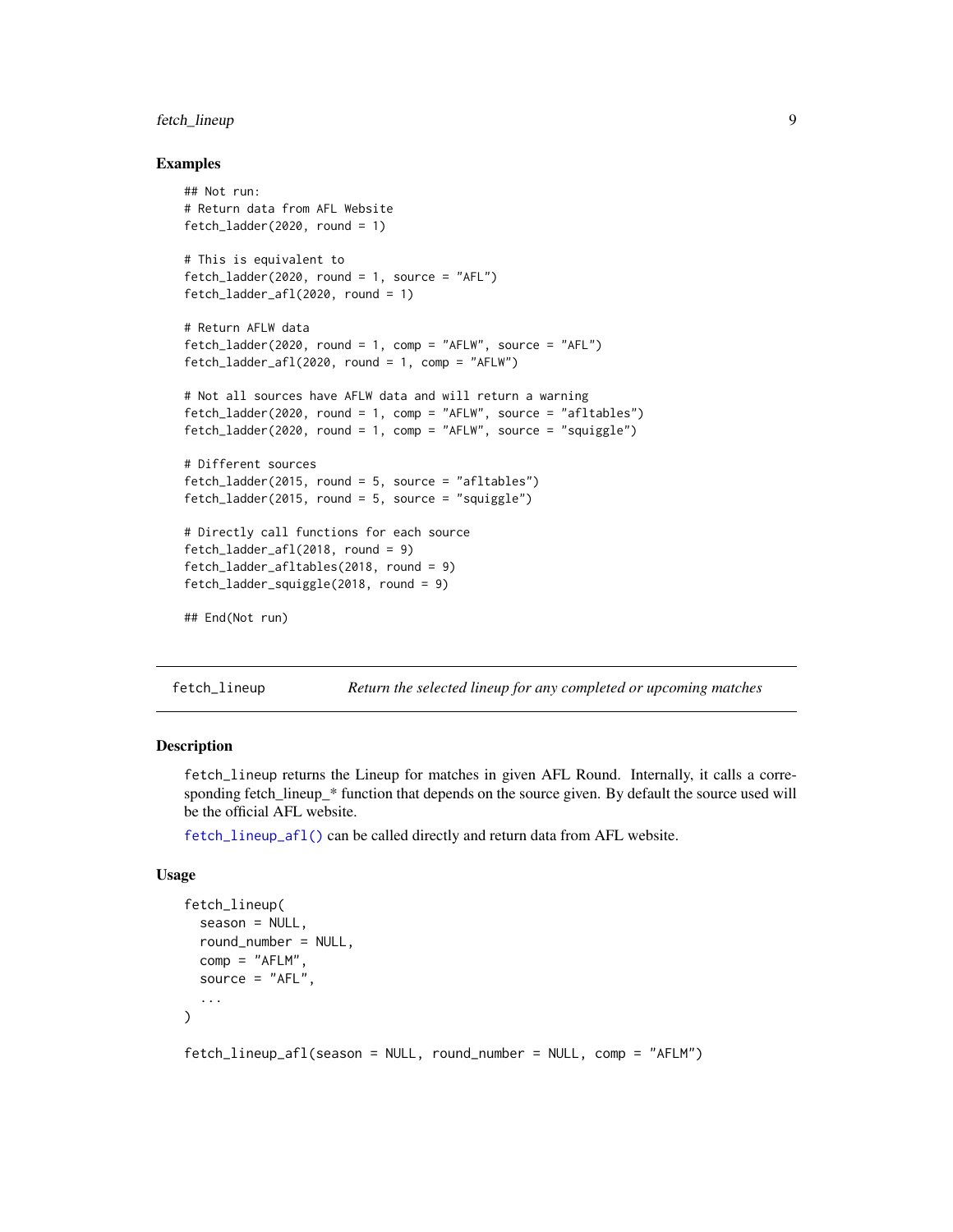# <span id="page-9-0"></span>Arguments

| season       | Season in YYYY format, defaults to NULL which returns the year correspond-<br>ing the Sys. Date() |
|--------------|---------------------------------------------------------------------------------------------------|
| round_number | Round number, defaults to NULL which returns latest round                                         |
| comp         | One of "AFLM" (default) or "AFLW"                                                                 |
| source       | One of "AFL" (default), "footywire", "fryzigg", "afltables", "squiggle"                           |
| $\ddots$     | Optional parameters passed onto various functions depending on source.                            |

#### Value

A Tibble with the lineup from the relevant season and round.

# See Also

• [fetch\\_lineup\\_afl](#page-8-1) for official AFL data.

#### Examples

```
## Not run:
# Return data for whole season from AFL Website
fetch_lineup(2020)
# This is equivalent to
fetch_lineup(2020, source = "AFL")
fetch_lineup_afl(2020)
# Return AFLW data
fetch_lineup(2020, comp = "AFLW", source = "AFL")
fetch_lineup_afl(2020, comp = "AFLW")
# Not all sources have lineup data and will return a warning
fetch_lineup(2020, source = "footywire")
fetch_lineup(2020, source = "squiggle")
# Directly call functions for each source
fetch_lineup_afl(2018, round = 9)
## End(Not run)
```
<span id="page-9-1"></span>fetch\_player\_details *Fetch Player Details*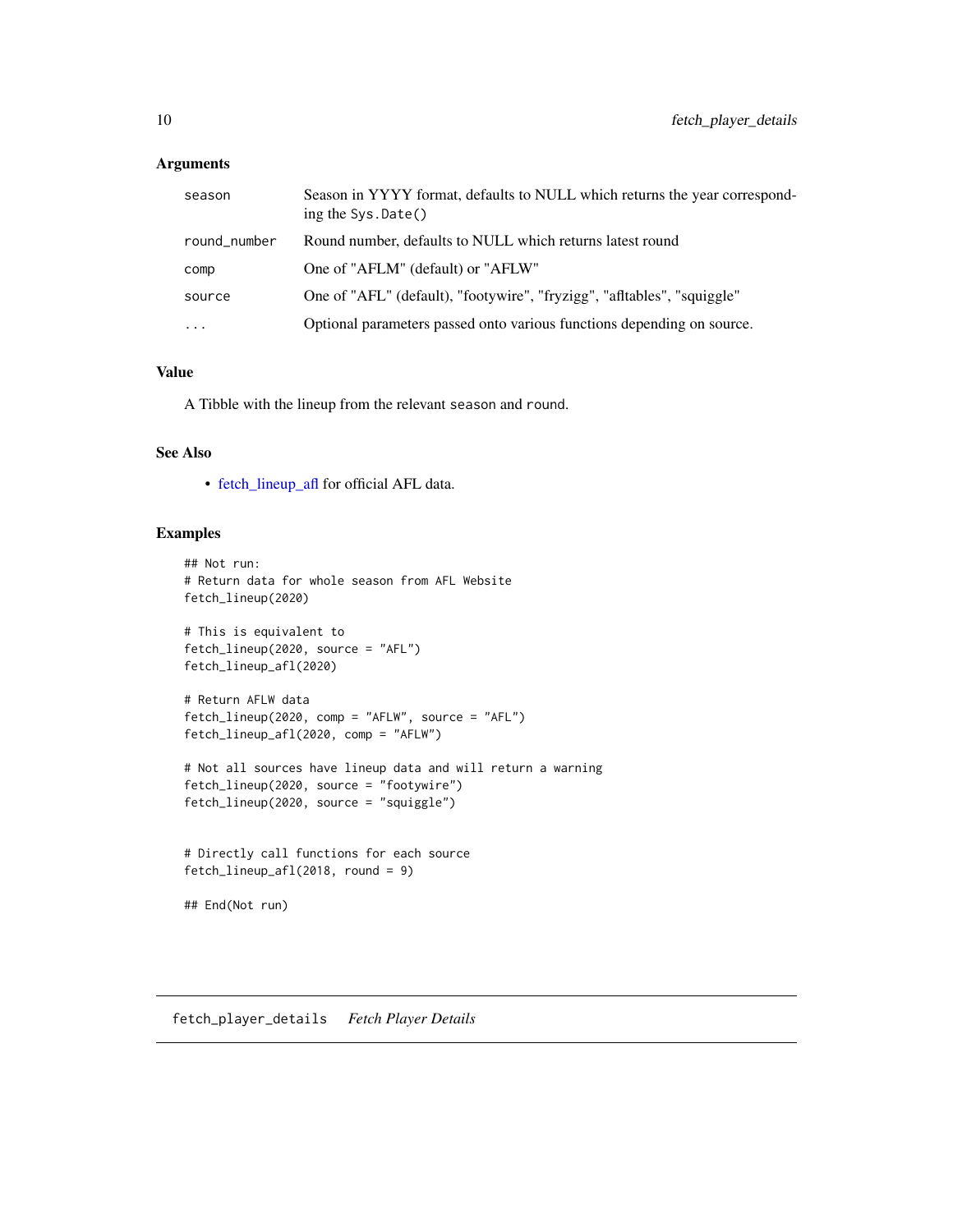#### <span id="page-10-0"></span>Description

fetch\_player\_details returns player details such as date of birth, debut and other details. The exact details that are returned will depend on which source is provided.

By default the source used will be the official AFL website.

[fetch\\_player\\_details\\_afl\(\)](#page-9-1), [fetch\\_player\\_details\\_afltables\(\)](#page-9-1) and [fetch\\_player\\_details\\_footywire\(\)](#page-9-1) can be called directly and return data from the AFL website, AFL Tables and Footywire respectively.

The function will typically be used to return the current team lists. For historical data, you can use the current argument set to FALSE. This will return all historical data for AFL.com and Footywire data. AFLTables data will always return historical data.

#### Usage

```
fetch_player_details(
  team = NULL,
  current = TRUE,
  comp = "AFLM",source = "AFL",
  ...
)
fetch_player_details_afl(season, team = NULL, comp = "AFLM")
fetch_player_details_afltables(team = NULL)
fetch_player_details_footywire(team, current = TRUE)
```
# Arguments

| team     | team the player played for in the season for, defaults to NULL which returns all<br>teams     |
|----------|-----------------------------------------------------------------------------------------------|
| current  | logical, return the current team list for the current calendar year or all historical<br>data |
| comp     | One of "AFLM" (default) or "AFLW"                                                             |
| source   | One of "AFL" (default), "footywire", "afltables"                                              |
| $\cdots$ | Optional parameters passed onto various functions depending on source.                        |
| season   | Season in YYYY format                                                                         |

#### Value

A Tibble with the details of the relevant players.

# See Also

- [fetch\\_player\\_details\\_afl](#page-9-1) for AFL.com data.
- [fetch\\_player\\_details\\_footywire](#page-9-1) for Footywire data.
- [fetch\\_player\\_details\\_footywire](#page-9-1) for AFL Tables data.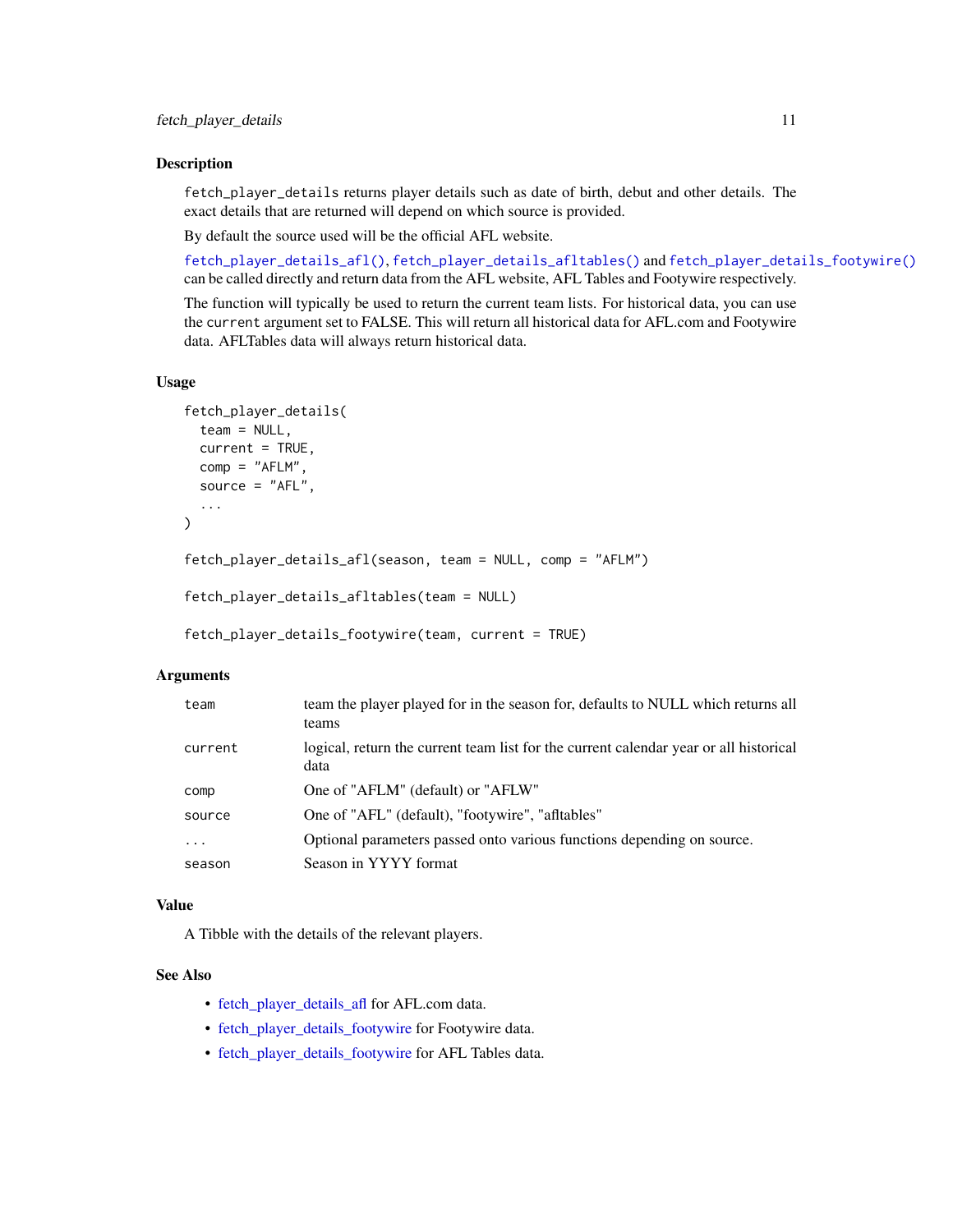#### Examples

```
## Not run:
# Return data for current Hawthorn players
fetch_player_details("Hawthorn")
fetch_player_details("Adelaide", current = FALSE, comp = "AFLW")
fetch_player_details("GWS", current = TRUE, csource = "footywire")
## End(Not run)
```
<span id="page-11-1"></span>fetch\_player\_stats *Fetch Player Stats*

# <span id="page-11-2"></span>Description

fetch\_player\_stats returns the Individual Player Statistics for AFL games. Internally, it calls a corresponding fetch\_player\_stats\_\* function that depends on the source given. By default the source used will be the official AFL website.

[fetch\\_player\\_stats\\_footywire\(\)](#page-11-2), [fetch\\_player\\_stats\\_afltables\(\)](#page-11-2), [fetch\\_player\\_stats\\_fryzigg\(\)](#page-11-2) can be called directly and return data from AFL website, AFL Tables and Squiggle, respectively.

#### Usage

```
fetch_player_stats(
  season = NULL,
  round_number = NULL,
  comp = "AFLM",source = "AFL",
  ...
\lambdafetch_player_stats_afl(season = NULL, round_number = NULL, comp = "AFLM")
fetch_player_stats_afltables(season = NULL, round_number = NULL)
fetch_player_stats_fryzigg(season = NULL, round_number = NULL, comp = "AFLM")
fetch_player_stats_footywire(
  season = NULL,
  round_number = NULL,
 check_existing = TRUE
)
```
#### Arguments

season Season in YYYY format, defaults to NULL which returns the year corresponding the Sys.Date()

<span id="page-11-0"></span>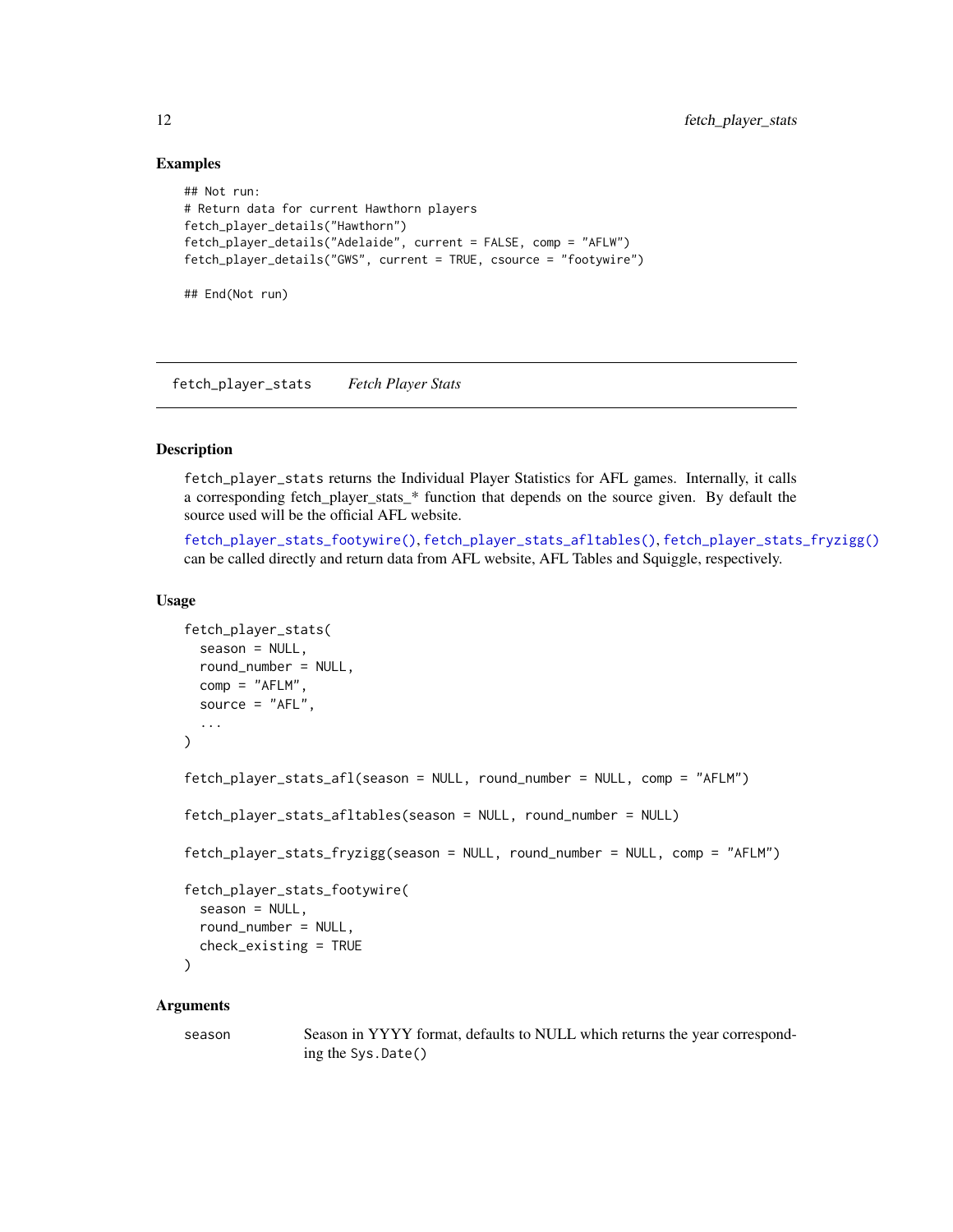<span id="page-12-0"></span>

| round_number | Round number, defaults to NULL which returns latest round                                                                                         |
|--------------|---------------------------------------------------------------------------------------------------------------------------------------------------|
| comp         | One of "AFLM" (default) or "AFLW"                                                                                                                 |
| source       | One of "AFL" (default), "footywire", "fryzigg", "afltables", "squiggle"                                                                           |
| $\cdots$     | Optional parameters passed onto various functions depending on source.                                                                            |
|              | check_existing logical, should we check existing data. This will likely be removed in future<br>version as it takes a long time to re-scrape data |

#### Value

A Tibble with the player stats from the relevant season and round.

# See Also

- [fetch\\_player\\_stats\\_footywire](#page-11-2) for Footywire data.
- [fetch\\_player\\_stats\\_afltables](#page-11-2) for AFL Tables data.
- [fetch\\_player\\_stats\\_fryzigg](#page-11-2) for Fryzigg data.

Other fetch fixture functions: [fetch\\_fixture\(](#page-5-2))

# Examples

```
## Not run:
# Return data for whole season from footywire
fetch_player_stats(source = "footywire")
# This is equivalent to
fetch_player_stats_footywire()
# Currently there is no AFLW data and will return a warning
fetch_player_stats(2020, comp = "AFLW", source = "footywire")
# Different sources
fetch_player_stats(2015, round = 5, source = "footywire")
fetch_player_stats(2015, round = 5, source = "fryzigg")
# Directly call functions for each source
fetch_player_stats_afltables(2020)
fetch_fixture_fryzigg(2020)
fetch_player_stats_footywire(2020)
```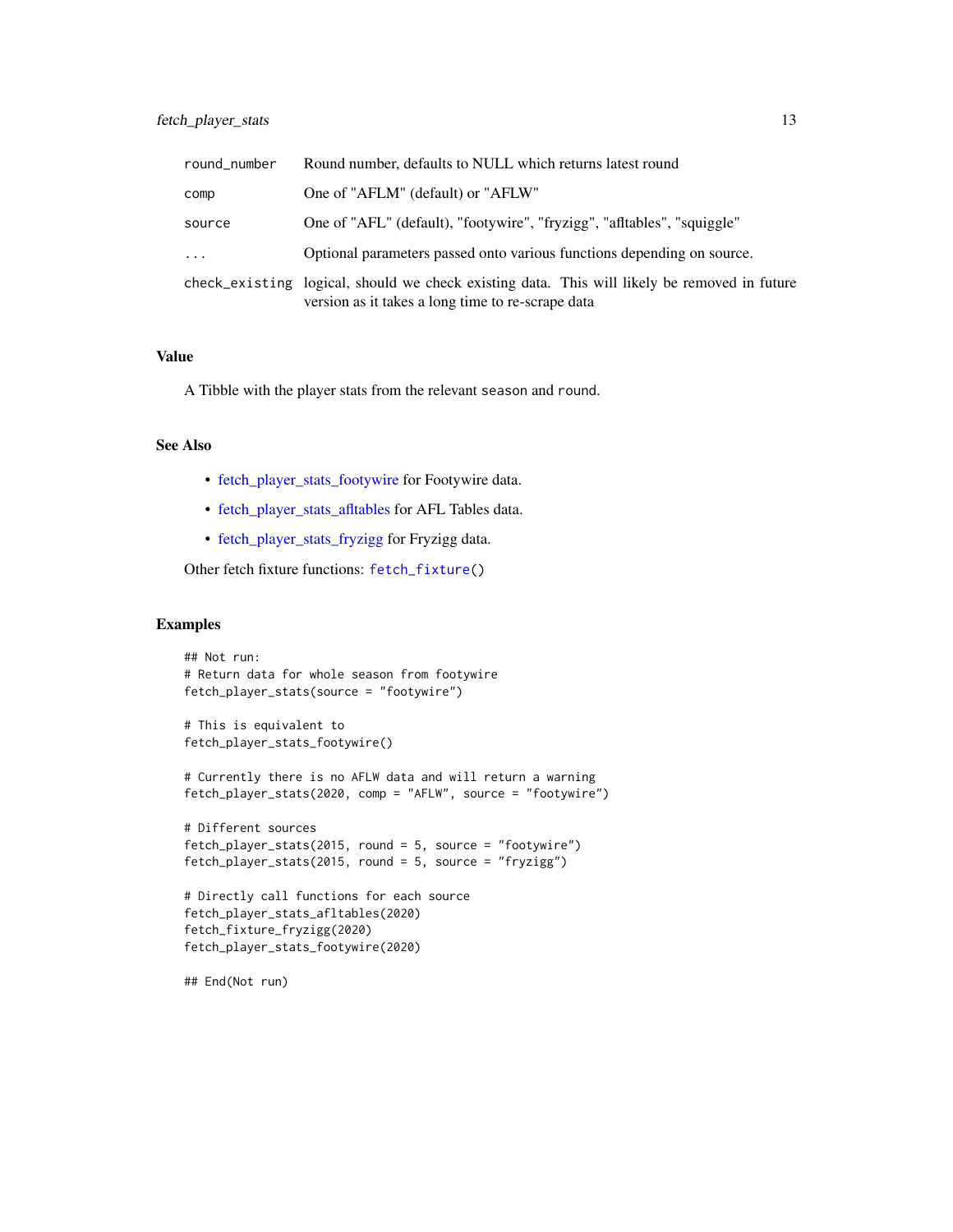<span id="page-13-0"></span>fetch\_results *Fetch Results*

#### <span id="page-13-1"></span>Description

fetch\_results returns the results for a given AFL Round. Internally, it calls a corresponding fetch\_results\_\* function that depends on the source given. By default the source used will be the official AFL website.

[fetch\\_results\\_afl\(\)](#page-13-1), [fetch\\_results\\_afltables\(\)](#page-13-1), [fetch\\_results\\_footywire\(\)](#page-13-1), [fetch\\_results\\_squiggle\(\)](#page-13-1) can be called directly and return data from AFL website, AFL Tables, Footywire and Squiggle, respectively.

# Usage

```
fetch_results(
  season = NULL,
  round_number = NULL,
 comp = "AFLM",
  source = "AFL",...
)
fetch_results_afl(season = NULL, round_number = NULL, comp = "AFLM")
fetch_results_afltables(season = NULL, round_number = NULL)
fetch_results_footywire(
  season = NULL,
  round_number = NULL,
  last_n_matches = NULL
\lambdafetch_results_squiggle(season = NULL, round_number = NULL)
```
#### **Arguments**

| season                  | Season in YYYY format, defaults to NULL which returns the year correspond-<br>ing the $Sys.Date()$ |
|-------------------------|----------------------------------------------------------------------------------------------------|
| round_number            | Round number, defaults to NULL which returns latest round                                          |
| comp                    | One of "AFLM" (default) or "AFLW"                                                                  |
| source                  | One of "AFL" (default), "footywire", "fryzigg", "afltables", "squiggle"                            |
| $\cdot$ $\cdot$ $\cdot$ | Optional parameters passed onto various functions depending on source.                             |
|                         | last_n_matches number of matches to return, starting from the most recent                          |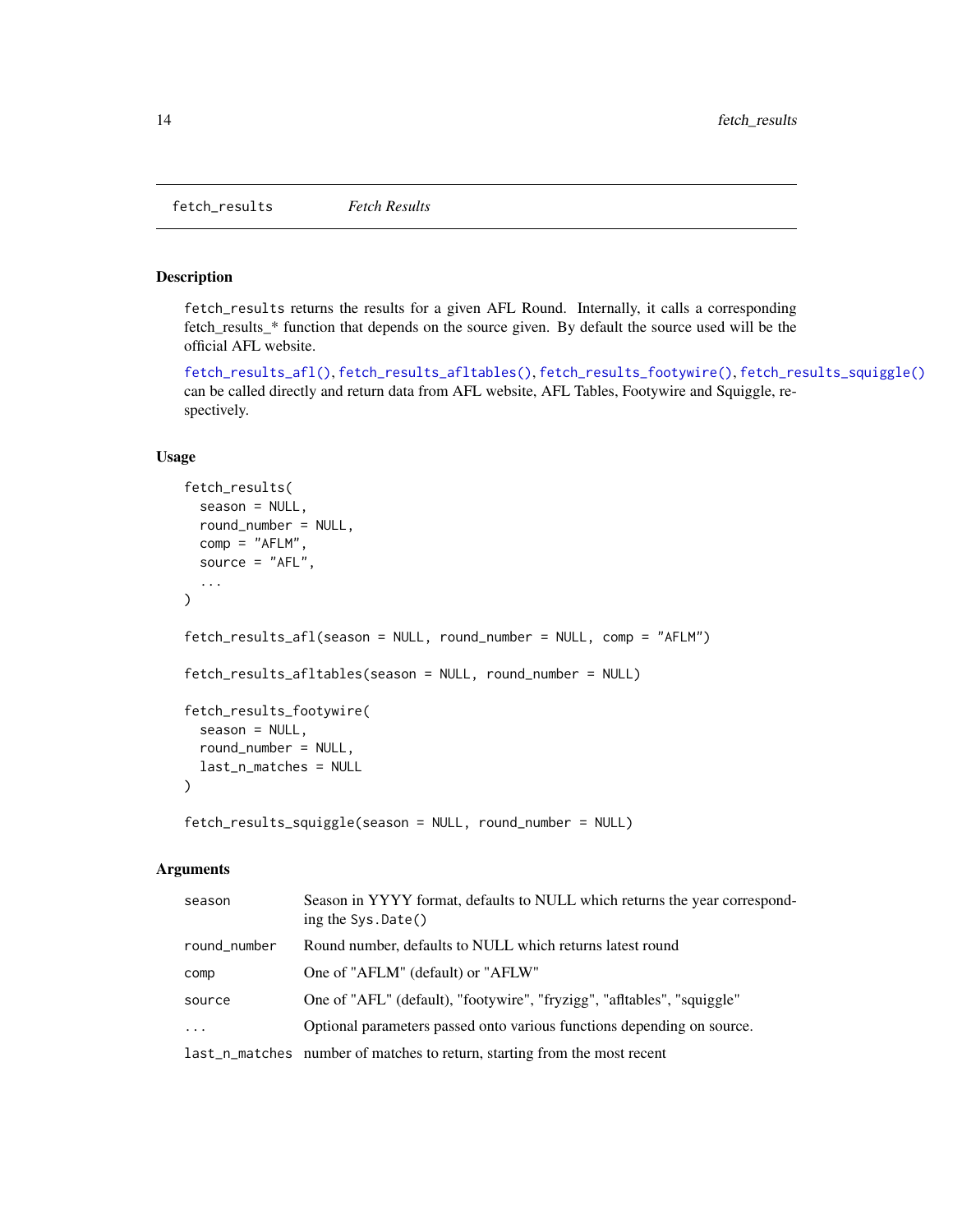# <span id="page-14-0"></span>Value

A Tibble with the results from the relevant season and round.

#### See Also

- [fetch\\_results\\_afl](#page-13-1) for official AFL data.
- [fetch\\_results\\_afltables](#page-13-1) for AFL Tables data.
- [fetch\\_results\\_footywire](#page-13-1) for Footywire data.
- [fetch\\_results\\_squiggle](#page-13-1) for Squiggle data.

#### Examples

```
## Not run:
# Return data for whole season from AFL Website
fetch_results(2020)
# This is equivalent to
```

```
fetch_results(2020, source = "AFL")
fetch_results_afl(2020)
```

```
# Return AFLW data
fetch_results(2020, comp = "AFLW", source = "AFL")
fetch_results_afl(2020, comp = "AFLW")
```

```
# Not all sources have AFLW data and will return a warning
fetch_results(2020, comp = "AFLW", source = "footywire")
fetch_results(2020, comp = "AFLW", source = "afltables")
fetch_results(2020, comp = "AFLW", source = "squiggle")
```

```
# Different sources
fetch_results(2015, round = 5, source = "footywire")
fetch_results(2015, round = 5, source = "afltables")
fetch_results(2015, round = 5, source = "squiggle")
```

```
# Directly call functions for each source
fetch_results_afl(2018, round = 9)
fetch_results_footywire(2018, round = 9)
fetch_results_afltables(2018, round = 9)
fetch_results_squiggle(2018, round = 9)
```
## End(Not run)

fetch\_squiggle\_data *Access Squiggle data using the squiggle API service.*

#### **Description**

Use fetch\_squiggle\_data to access the [Squiggle](https://squiggle.com.au) API. See instructions at [api.squiggle.com.au.](https://api.squiggle.com.au)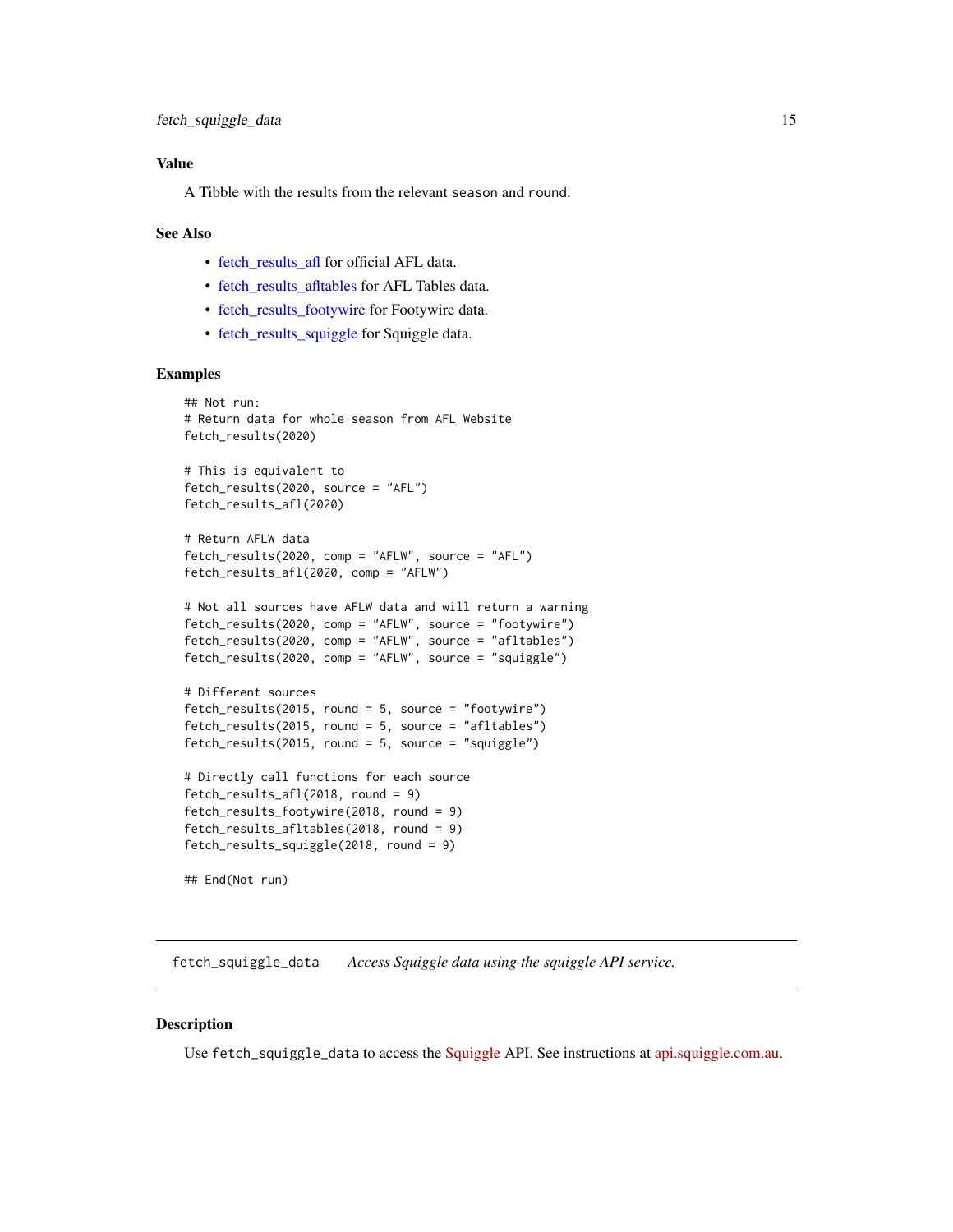# Usage

```
fetch_squiggle_data(
 query = c("teams", "sources", "games", "tips", "ladder", "standings", "virtual",
    "pav"),
  ...
\mathcal{L}
```
# Arguments

| querv                   | A text string. The main query to use with the API. Must be one of sources,<br>games, tips, ladder or standings |
|-------------------------|----------------------------------------------------------------------------------------------------------------|
| $\cdot$ $\cdot$ $\cdot$ | (optional) An optional argument provided to the Squiggle API. See details for<br>more info.                    |

#### Details

The optional arguments to squiggle can be one of the following.

# #'

- year: an integer specifying the year to return data from, e.g. year = 2018
- round: an integer specifying the round to return data from, e.g. round  $= 12$
- game: an integer specifying the game ID to return data from, e.g. game  $= 10$
- source: an integer specifying the ID of the source to return data from, e.g. source = 1

For full instructions, see [api.squiggle.com.au](https://api.squiggle.com.au)

#### Value

A dataframe, with the resultant data that matches the query specified in query, as well as any optional filters.

# Examples

```
## Not run:
# Return a list of the sources, with ID's
sources <- get_squiggle_data("sources")
# Get tips for Round 1, 2018
tips \le- get_squiggle_data(query = "tips", round = 1, year = 2018)
# Get tips from Squiggle 2019
squiggle <- get_squiggle_data(query = "tips", source = 1, year = 2019)
## End(Not run)
```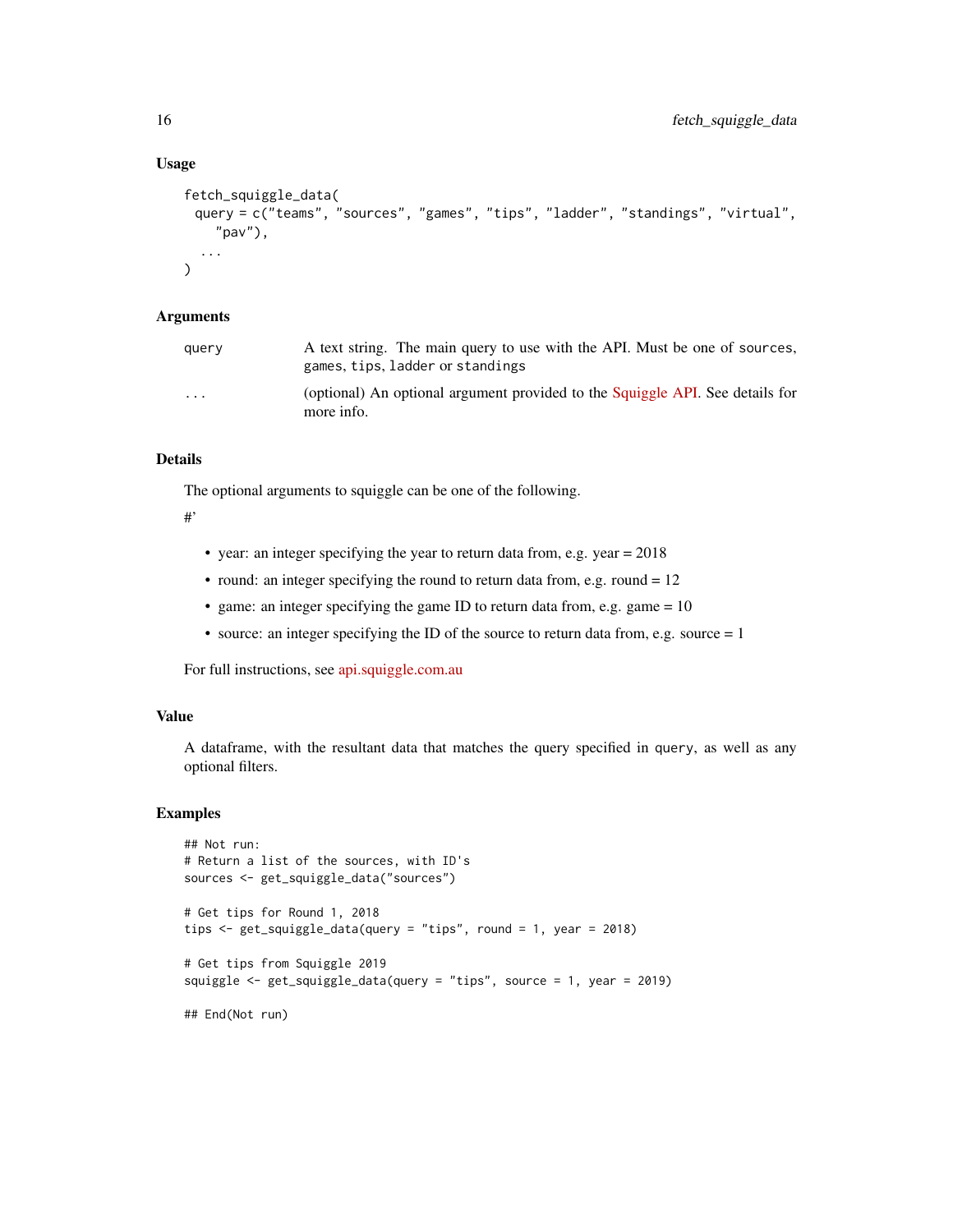#### <span id="page-16-0"></span>Description

get\_afltables\_stats returns a data frame containing match stats for each game within the specified date range

#### Usage

```
get_afltables_stats(start_date = "1897-01-01", end_date = Sys.Date())
```
# Arguments

| start date | character string for start date return to URLs from, in "dmy" or "ymd" format    |
|------------|----------------------------------------------------------------------------------|
| end_date   | optional, character string for end date to return URLS, in "dmy" or "ymd" format |

#### Details

This function returns a data frame containing match stats for each game within the specified date range. The data from contains all stats on afltables match pages and returns 1 row per player.

The data for this function is hosted on github to avoid extensive scraping of historical data from afltables.com. This will be updated regularly.

#### Value

a data table containing player stats for each game between start date and end date

# Examples

```
#
## Not run:
# Gets all data
get_afltables_stats()
# Specify a date range
get_afltables_stats("01/01/2018", end_date = "01/04/2018")
```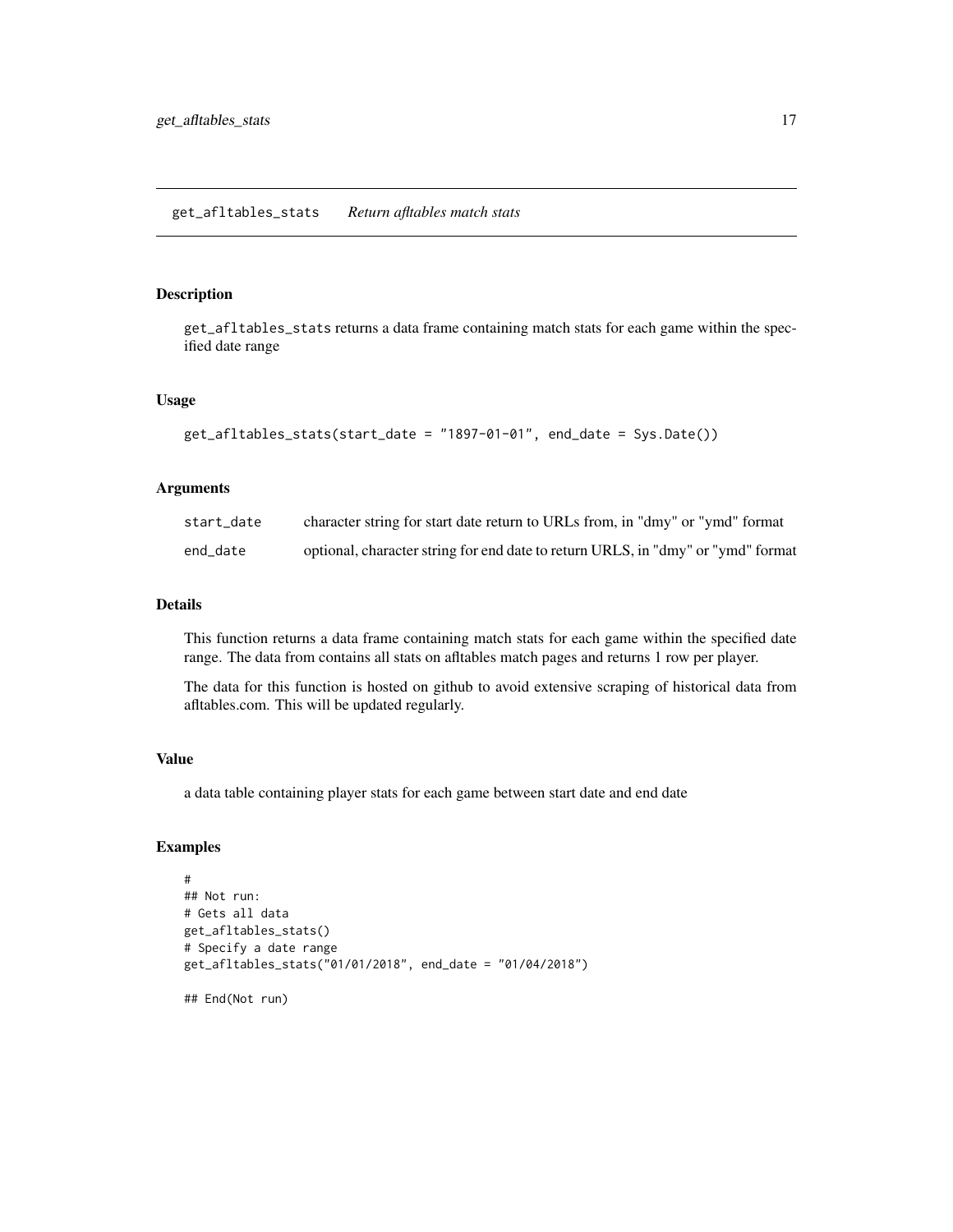<span id="page-17-0"></span>

## Description

Gets a cookie from http://www.afl.com.au/womens/matches/stats to authenticate further requests.

#### Usage

```
get_aflw_cookie()
```
#### Value

token code

# Examples

```
## Not run:
cookie <- get_aflw_cookie()
```
## End(Not run)

get\_aflw\_detailed\_data

*Get detailed AFLW data*

# Description

Get detailed AFLW data

# Usage

```
get_aflw_detailed_data(matchids)
```
# Arguments

matchids vector of match IDs, like those returned by get\_aflw\_match\_data()

#### Value

Dataframe with detailed match data. Each row is a match.

# Examples

```
## Not run:
get_aflw_detailed_data(c("CD_M20172640101", "CD_M20172640102"))
```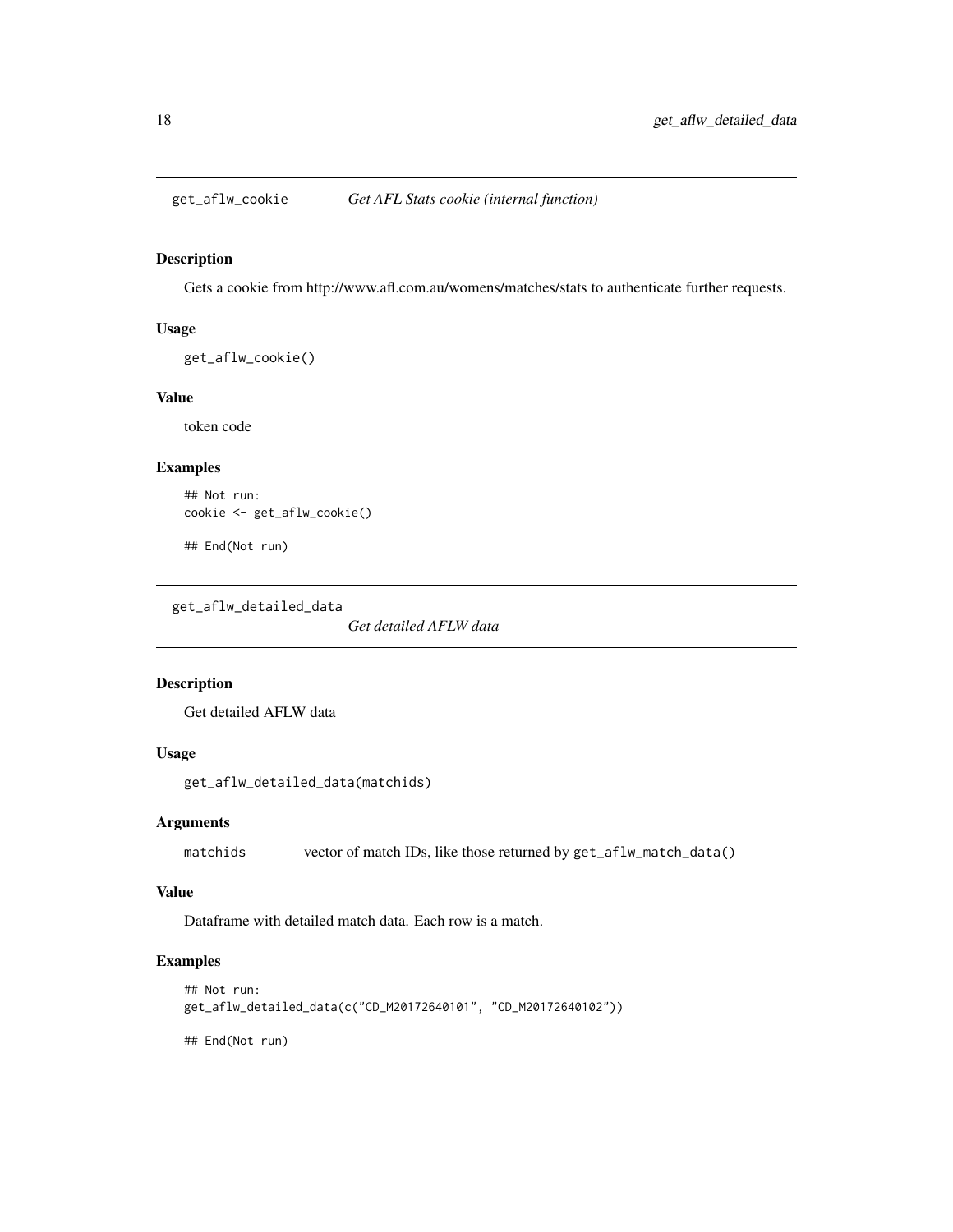<span id="page-18-0"></span>get\_aflw\_detailed\_match\_data

*Get detailed womens match data (internal function)*

#### Description

Gets detailed match data for a given match. Requires the match, round, and competition IDs, which are given in the tables produced by get\_aflw\_round\_data()

# Usage

```
get_aflw_detailed_match_data(matchid, roundid, competitionid, cookie)
```
# Arguments

| matchid from get_match_data()       |
|-------------------------------------|
| roundid from get_match_data()       |
| competitionid from get_match_data() |
| cookie from get_womens_cookie()     |
|                                     |

#### Value

Dataframe with detailed match data (wide)

# Examples

```
## Not run:
get_aflw_detailed_match_data(
  "CD_M20172640101",
  "CD_R201726401", "CD_S2017264", get_aflw_cookie()
\mathcal{L}## End(Not run)
```
get\_aflw\_match\_data *Get AFLW match data*

# Description

Retrieves AFLW match data for all available matches. Sources data from [https://www.womens.](https://www.womens.afl/) [afl/](https://www.womens.afl/)

#### Usage

get\_aflw\_match\_data(start\_year = 2017)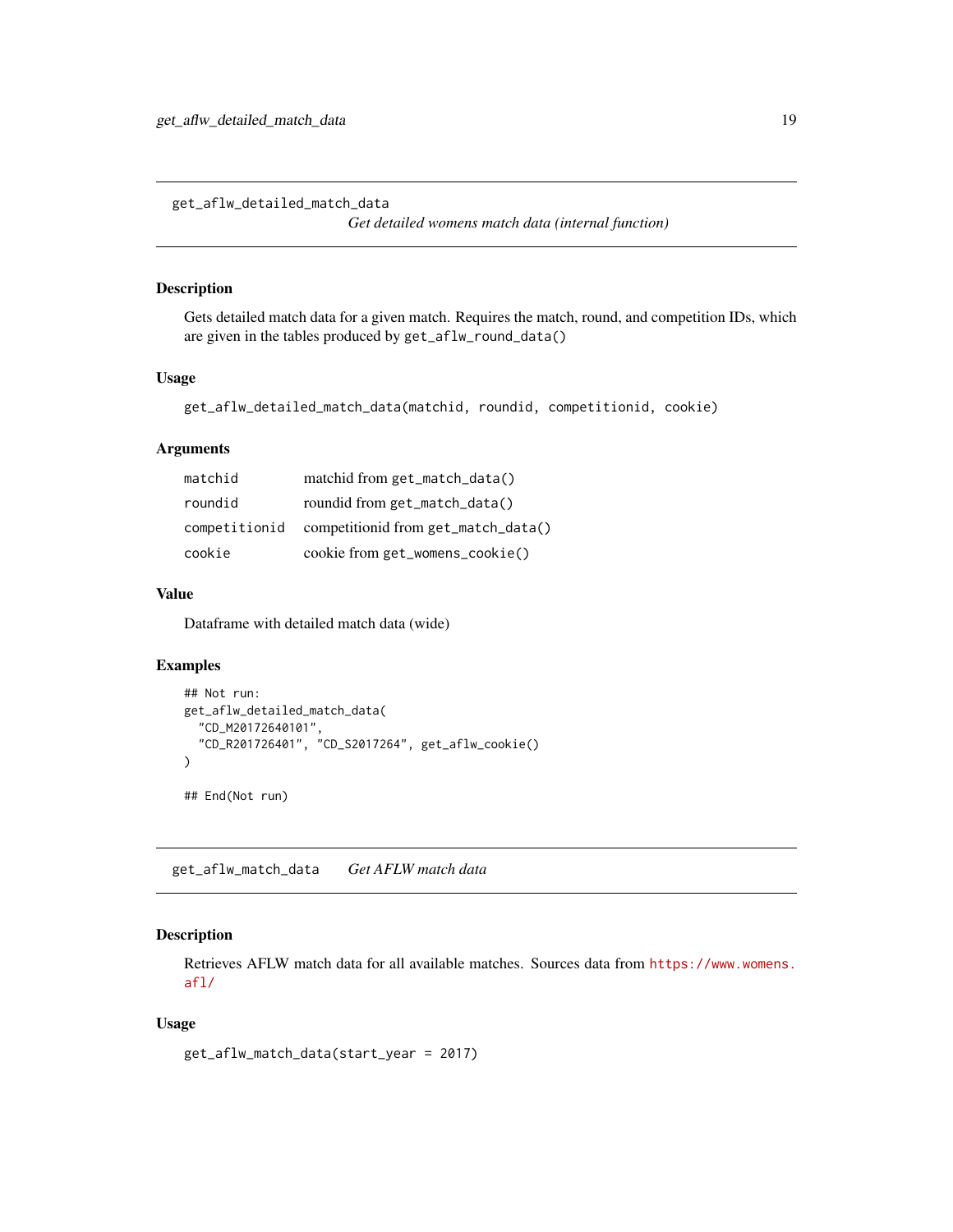#### <span id="page-19-0"></span>Arguments

start\_year optional, integer for start year to return match data onwards from

#### Value

a data frame of data for all available AFLW matches

#### Examples

```
## Not run:
# All data
get_aflw_match_data()
# 2018 data onward
get_aflw_match_data(start_year = 2018)
## End(Not run)
```
get\_aflw\_player\_stats *Return get match stats for all current AFLW matches*

#### Description

get\_aflw\_player\_stats returns a data frame containing match stats for each game within the specified date range

#### Usage

```
get_aflw_player_stats(
  start = 2017,
  end = as.numeric(format(Sys.Date(), "%Y"))
\lambda
```
# Arguments

| start | optional, character string or numeric for start year, in "YYYY" format |
|-------|------------------------------------------------------------------------|
| end   | optional, character string or numeric for end year, in "YYYY" format   |

#### Details

This function returns a data frame containing match stats for each game within the specified date range. Returns 1 row per player.

The date for this function is called from an API with data stored in a PostgreSQL database on AWS. Updated at the conclusion of every game. A cached version to come.

# Value

a data table containing player stats for each game between start and end years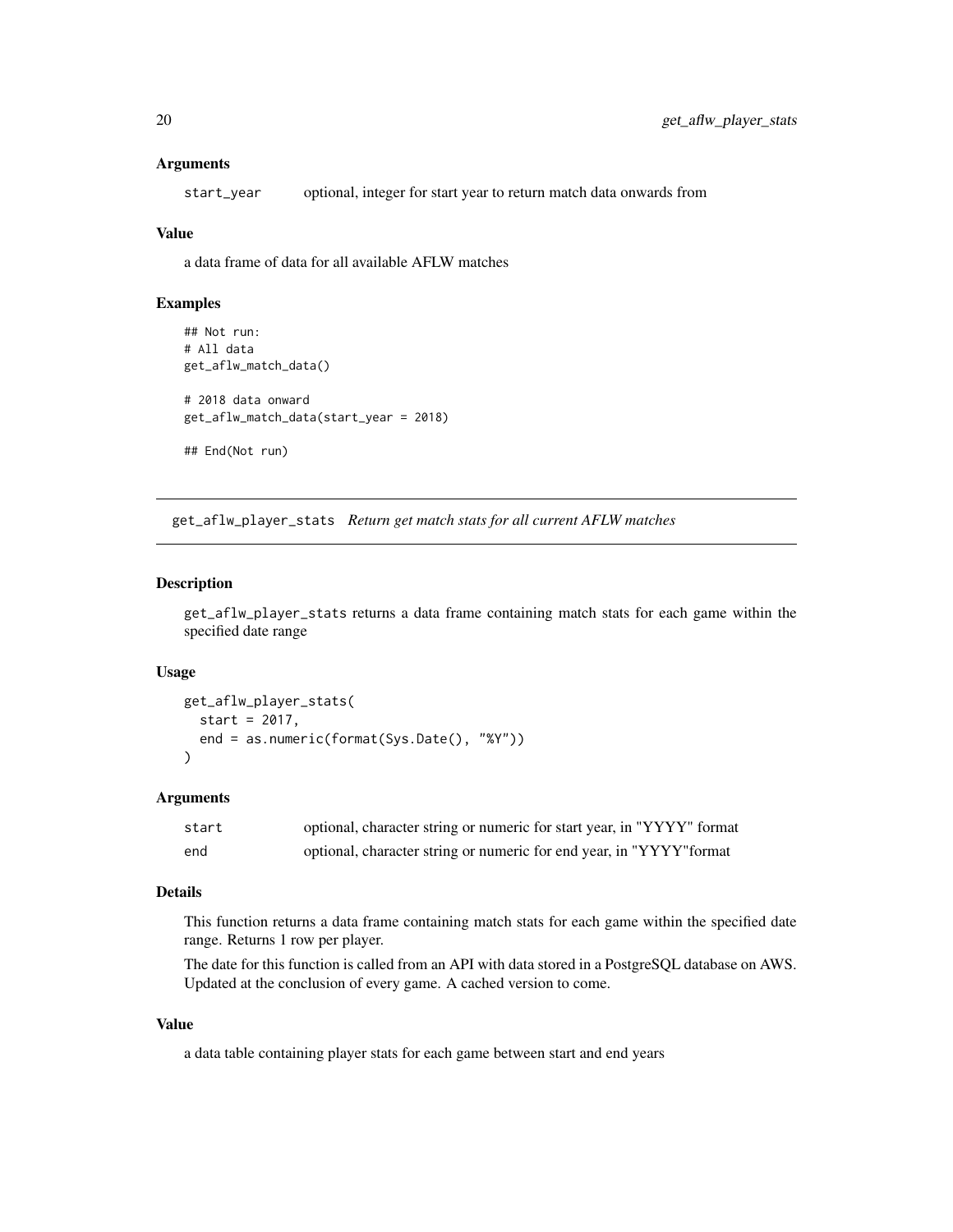# <span id="page-20-0"></span>get\_aflw\_rounds 21

# Examples

```
#
## Not run:
# Gets all data
get_aflw_player_stats()
# Specify a date range
get_aflw_player_stats(start = 2018, end = 2019)
## End(Not run)
```
get\_aflw\_rounds *Get rounds (internal function)*

# Description

Returns data frame for available round data. Includes the rounds played, as well as identifiers to make further requests, importantly the roundId.

# Usage

```
get_aflw_rounds(cookie)
```
# Arguments

cookie a cookie produced by get\_aflw\_cookie()

#### Value

A dataframe with information about each round

# Examples

```
## Not run:
get_aflw_rounds(get_aflw_cookie())
```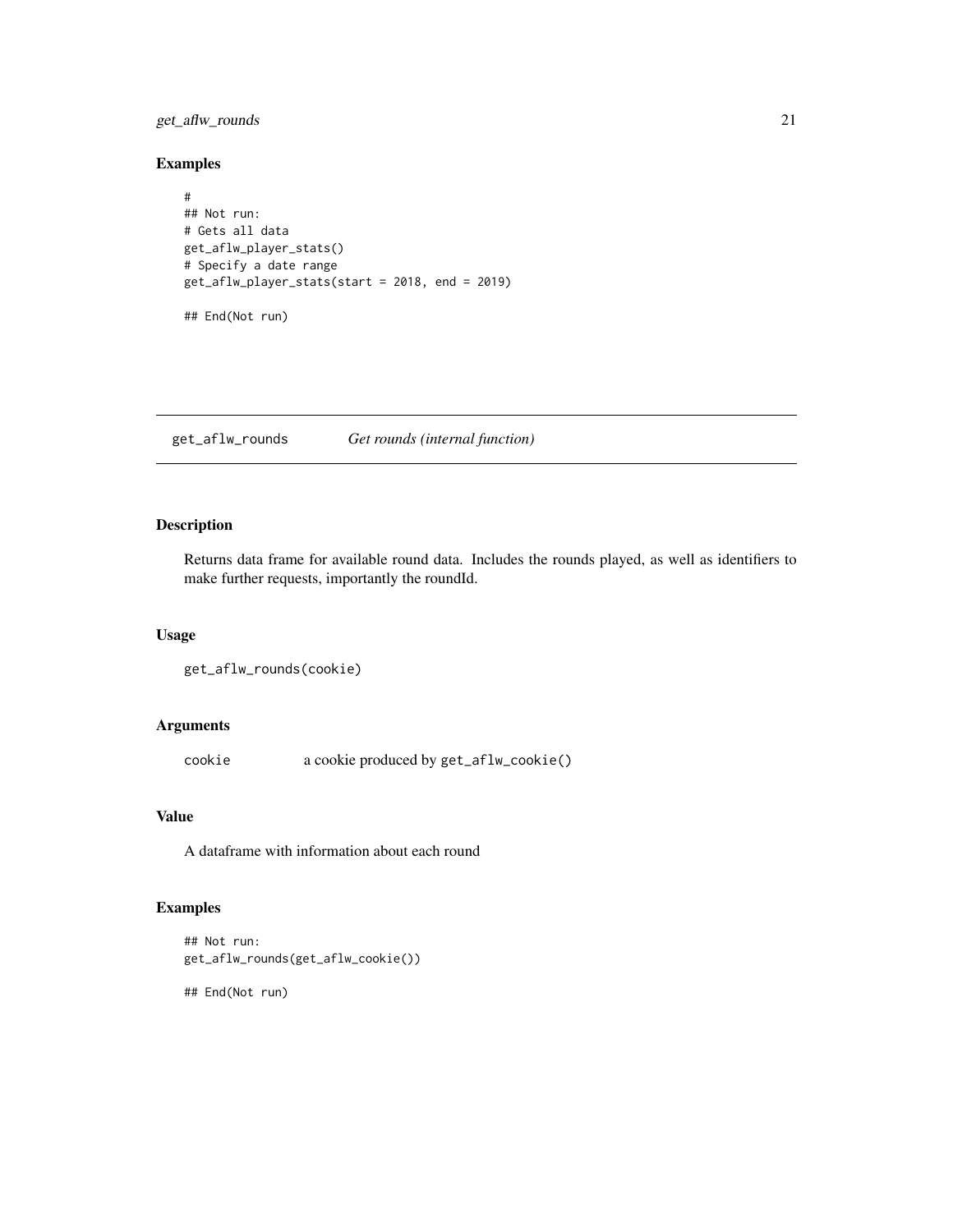<span id="page-21-0"></span>get\_aflw\_round\_data *Get match data (internal function)*

# Description

For a given round ID, get the data for each match played in that round. Use the column roundId in the dataframe created by the get\_rounds() function to specify matches to fetch.

#### Usage

get\_aflw\_round\_data(roundid, cookie)

# Arguments

| roundid | a round ID string                        |
|---------|------------------------------------------|
| cookie  | a cookie produced by get_womens_cookie() |

#### Value

a dataframe containing match data

#### Examples

```
## Not run:
get_aflw_round_data("CD_R201826401", get_aflw_cookie())
```
## End(Not run)

get\_afl\_colour\_palettes

*Returns a table with the colour palettes for all teams*

# Description

get\_afl\_colour\_palettes returns a data frame containing the AFL team's primary, secondary and tertiary colours as applicable The data for this function is hosted on github.

# Usage

```
get_afl_colour_palettes()
```
# Value

a data table containing team long name, team abbreviation, and colours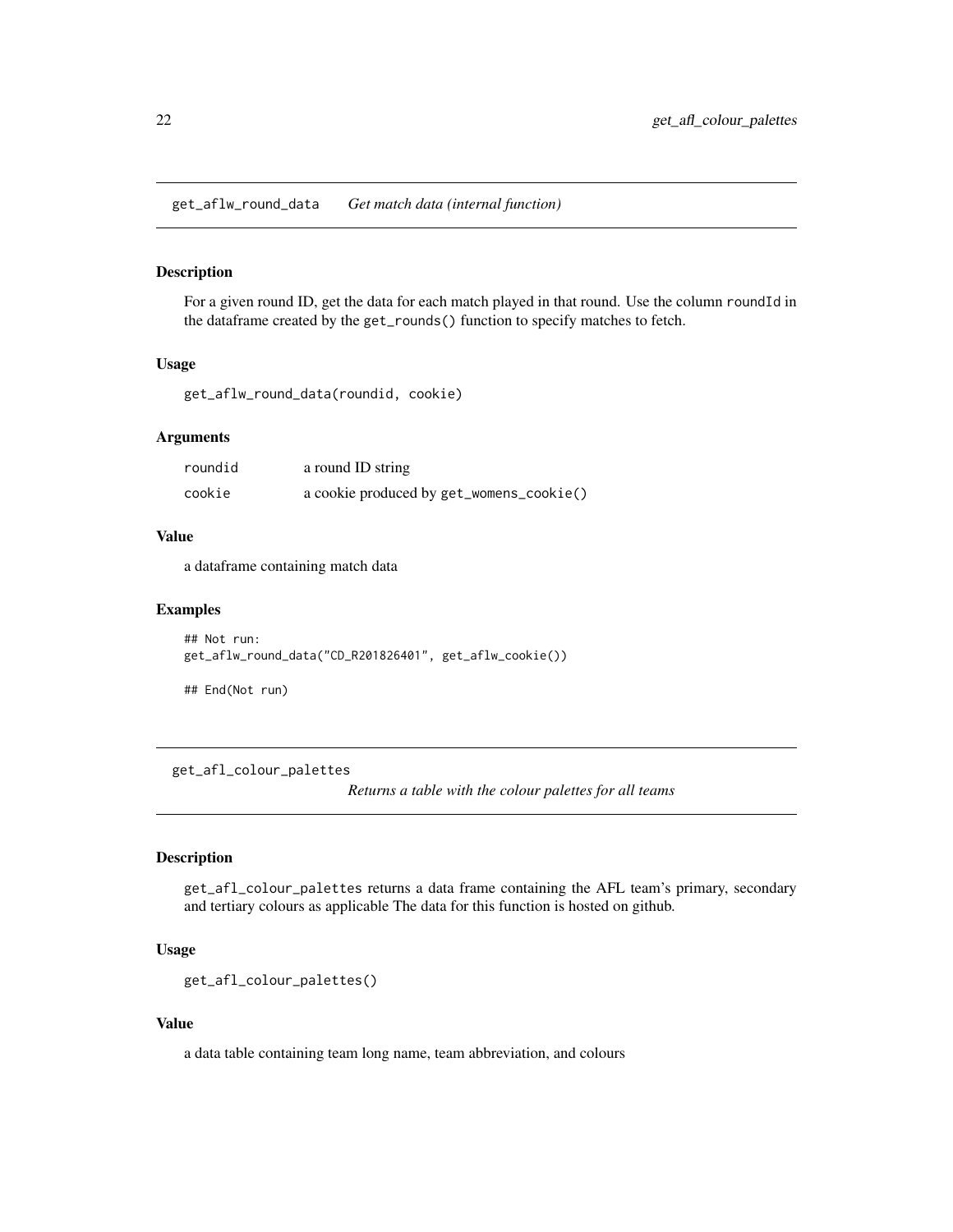<span id="page-22-0"></span>get\_afl\_cookie 23

#### Examples

```
## Not run:
# Gets all data
get_afl_colour_palettes()
```
## End(Not run)

get\_afl\_cookie *Get AFL Stats cookie (internal function)*

# Description

Gets a cookie from http://www.afl.com.au/ to authenticate further requests.

# Usage

get\_afl\_cookie()

#### Value

token code

# Examples

```
## Not run:
cookie <- get_afl_cookie()
```
## End(Not run)

get\_afl\_fixture *Get AFL fixture*

# Description

Returns the Fixture for the relevant Season and Round from the AFL.com.au website.

#### Usage

```
get_afl_fixture(season = NULL, round_number = NULL, comp = "AFLM")
```
# Arguments

| season                    | season in YYYY format   |
|---------------------------|-------------------------|
| round number round number |                         |
| comp                      | One of "AFLM" or "AFLW" |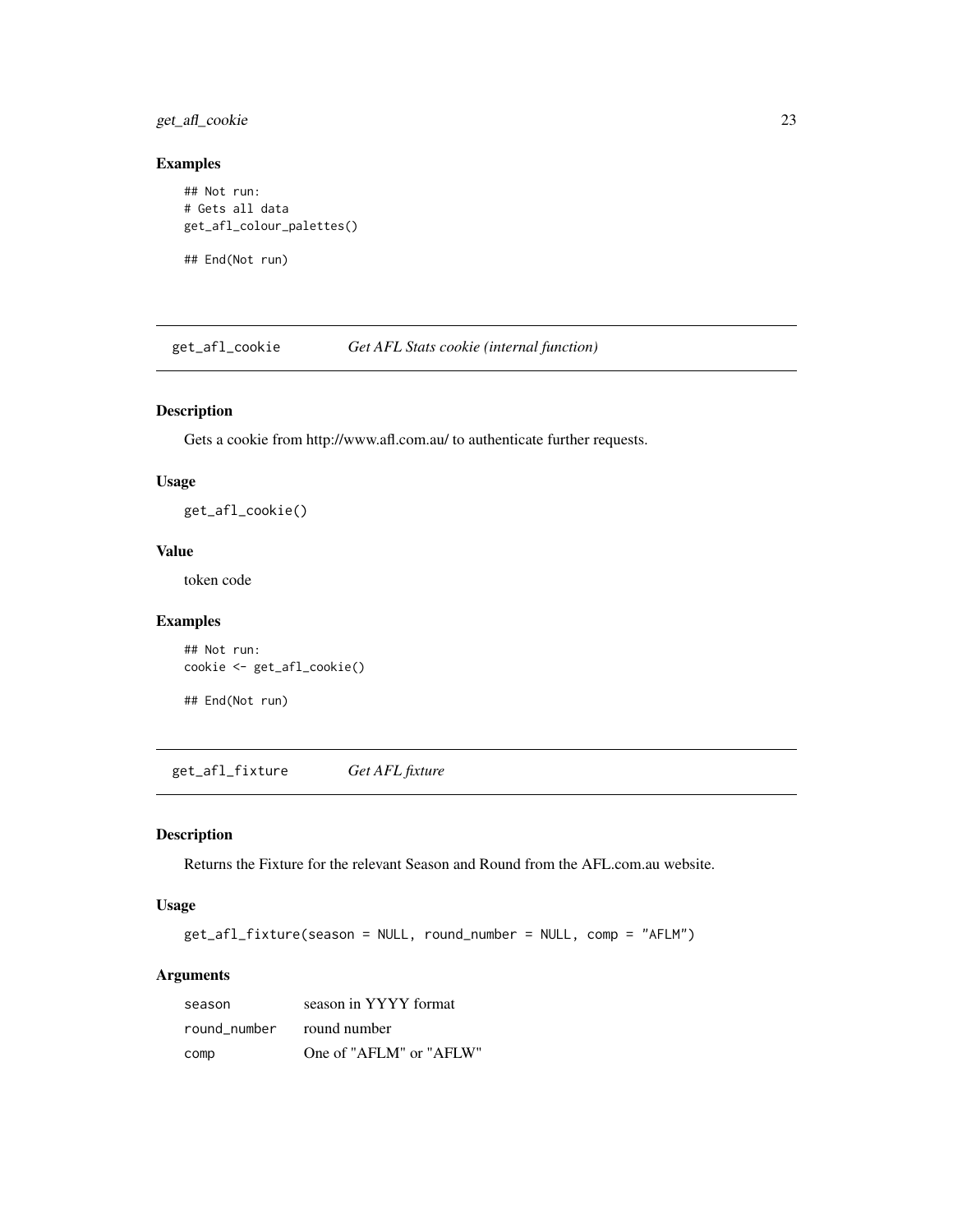# Value

returns a dataframe with the fixture that matches season, round.

# Examples

```
## Not run:
get_afl_fixture(2020, round = 1)
```
## End(Not run)

get\_fixture *Get upcoming fixture from https://www.footywire.com*

# Description

get\_fixture returns a dataframe containing upcoming AFL Men's season fixture.

#### Usage

```
get_fixture(season = lubridate::year(Sys.Date()), convert_date = FALSE)
```
# Arguments

| season       | Season to return, in yyyy format                                            |
|--------------|-----------------------------------------------------------------------------|
| convert_date | logical, if TRUE, converts date column to date format instead of date time. |

#### Details

The dataframe contains the home and away team as well as venue.

# Value

Returns a data frame containing the date, teams and venue of each game

# Examples

```
## Not run:
get_fixture(2018)
```
<span id="page-23-0"></span>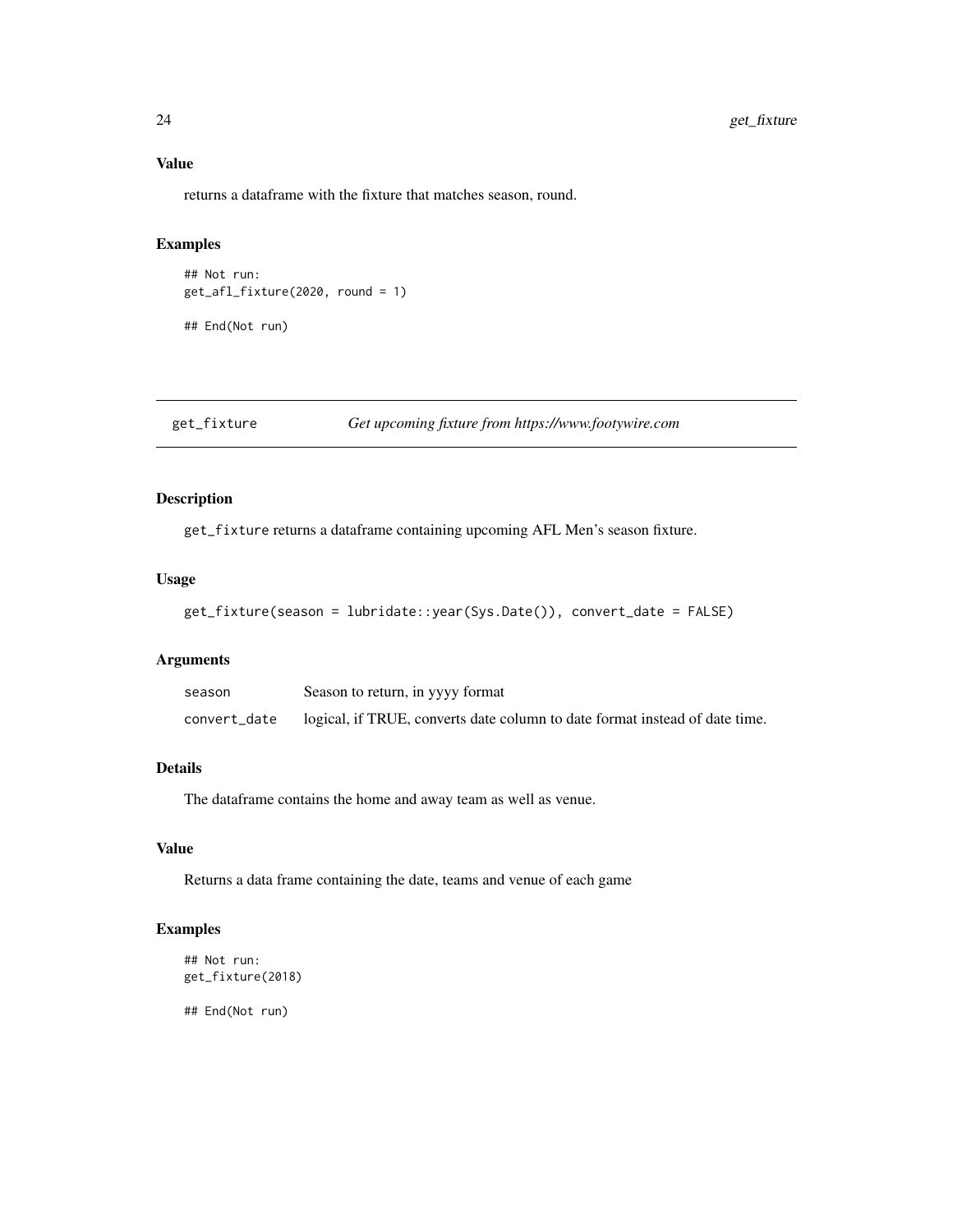<span id="page-24-0"></span>get\_footywire\_betting\_odds

*Get AFL match betting odds from https://www.footywire.com*

# Description

get\_footywire\_betting\_odds returns a data frame containing betting odds and basic match info for Men's AFL matches.

#### Usage

```
get_footywire_betting_odds(
  start_season = "2010",
  end_season = lubridate::year(Sys.Date())
\mathcal{L}
```
# Arguments

|            | start_season First season to return, in yyyy format. Earliest season with data available is<br>2010. |  |  |
|------------|------------------------------------------------------------------------------------------------------|--|--|
| end season | Last season to return, in yyyy format                                                                |  |  |

# Details

The data frame contains the home and away team as well as venue.

# Value

Returns a data frame containing betting odds and basic match info

# Examples

```
## Not run:
get_footywire_betting_odds(2012, 2018)
```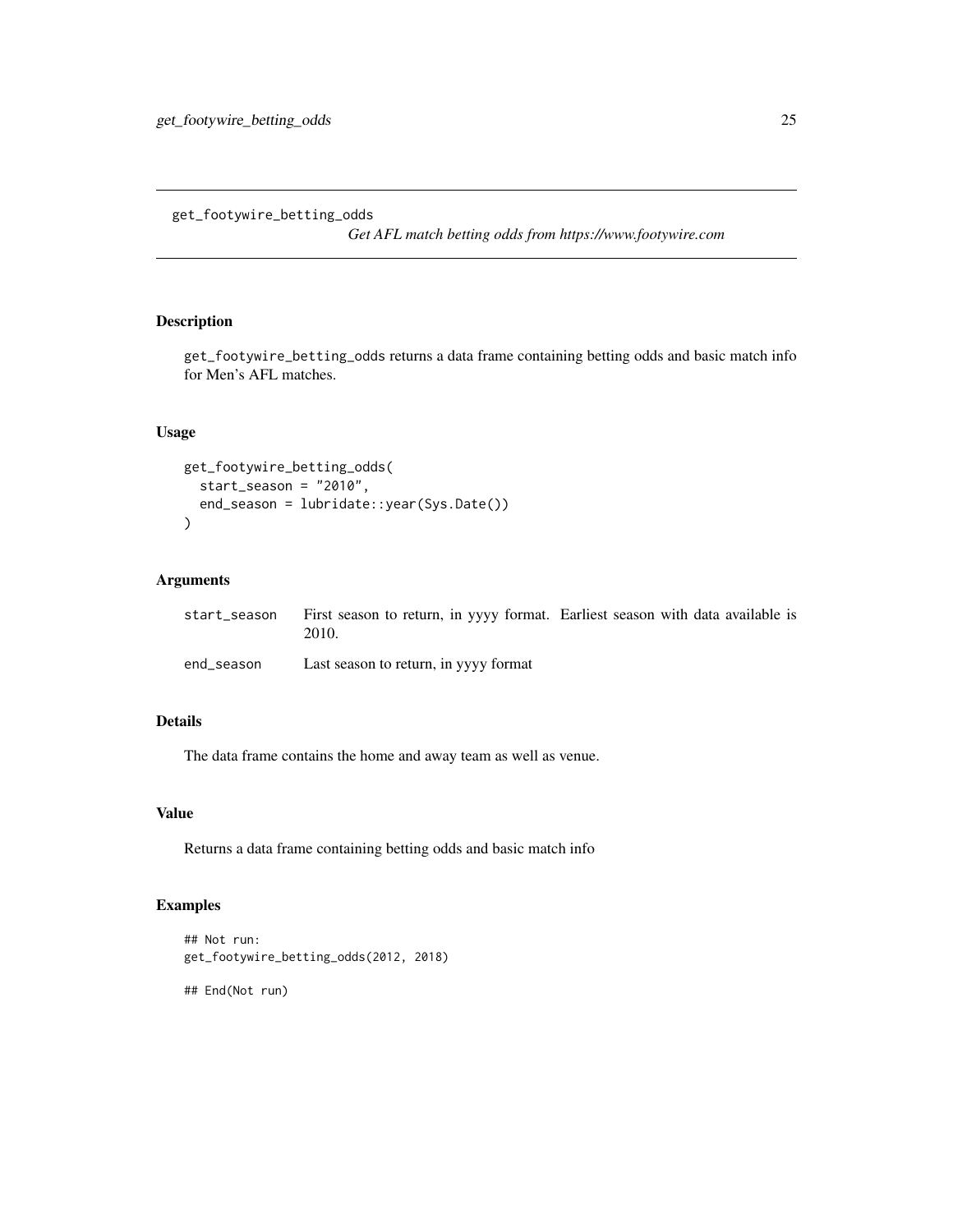<span id="page-25-0"></span>get\_footywire\_match\_results

*Get footywire Match Results*

#### Description

Returns the results of matches played in a particular season. You can limit how many results you return with the last\_n\_results parameter.

#### Usage

```
get_footywire_match_results(season, last_n_matches = NULL)
```
#### Arguments

season season to return results for

last\_n\_matches number of matches to return, starting from the most recent

#### Details

For example - you might just want to return the results from last round so you'd set last\_n\_results  $= 9.$ 

If you want to return a large amount of results, it is more efficient to use get\_match\_results() however this can sometimes take some time to update the latest rounds results.

#### Value

Returns a data frame of match results from the year and number of results

#### Examples

```
## Not run:
get_footywire_match_results(2020, last_n_matches = 5)
## End(Not run)
```
get\_footywire\_stats *Scrape footywire player statistics.*

#### Description

get\_footywire\_stats returns a dataframe containing player match stats from footywire from 2010 onwards.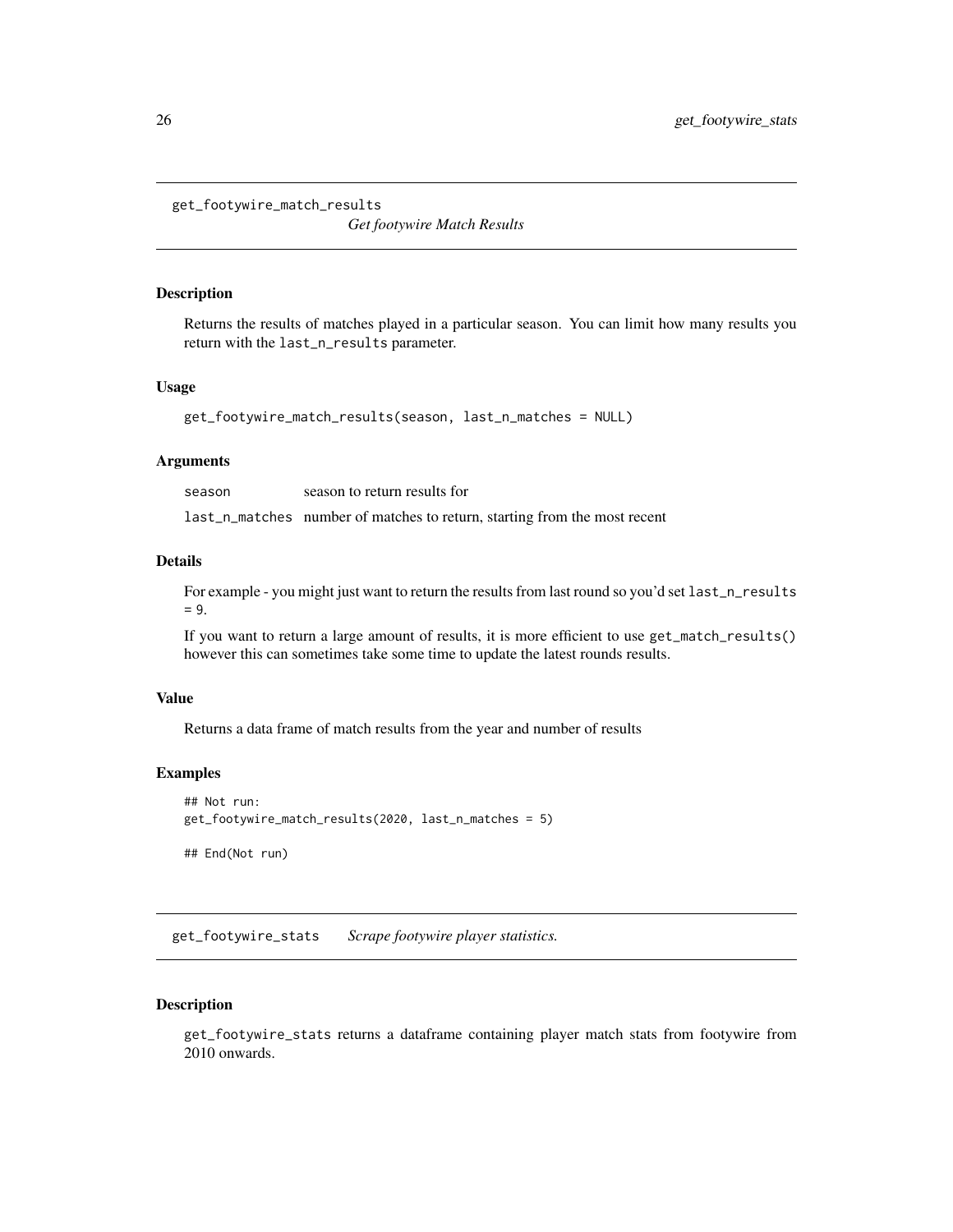#### <span id="page-26-0"></span>Usage

get\_footywire\_stats(ids)

#### Arguments

ids A vector containing match id's to return. Can be a single value or vector of values.

# Details

The dataframe contains both basic and advanced player statistics from each match specified in the match\_id input. To find match ID, find the relevant matches on https://www.footywire.com

# Value

Returns a data frame containing player match stats for each match ID

#### Examples

```
## Not run:
get_footywire_stats(ids = 5000:5100)
```
## End(Not run)

get\_fryzigg\_stats *Return get match stats from fryziggafl.net/api/*

# Description

get\_fryzigg\_stats returns a data frame containing match stats for each game within the specified date range

#### Usage

```
get_fryzigg_stats(start = 1897, end = as.numeric(format(Sys.Date(), "%Y")))
```
#### **Arguments**

| start | optional, character string or numeric for start year, in "YYYY" format |
|-------|------------------------------------------------------------------------|
| end   | optional, character string or numeric for end year, in "YYYY" format   |

# Details

This function returns a data frame containing match stats for each game within the specified date range. The data from contains all stats from the fryziggafl api and returns 1 row per player.

The date for this function is called from an API with data stored in a PostgreSQL database on AWS. Updated at the conclusion of every game. A cached version to come.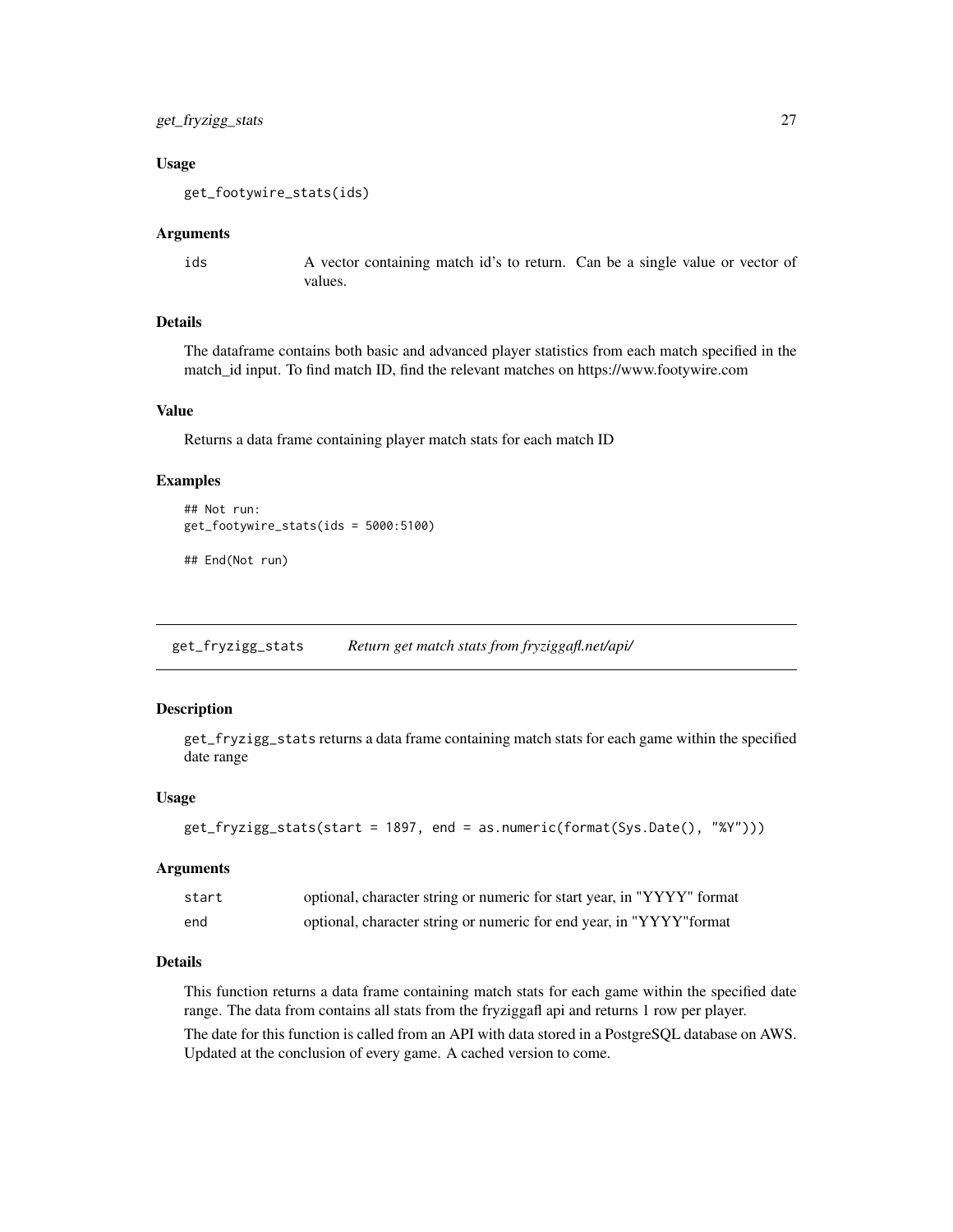a data table containing player stats for each game between start and end years

# Examples

```
#
## Not run:
# Gets all data
get_fryzigg_stats()
# Specify a date range
get_fryzigg_stats(start = 2018, end = 2019)
## End(Not run)
```
get\_match\_results *Get basic match results from afltables.com*

#### Description

get\_match\_results returns a dataframe containing all match results from 1897-current

#### Usage

get\_match\_results()

# Details

The dataframe contains information about the Date, teams involved, scores and venue. It comes from afltables 'big lists' section. This is a limited dataset but is very fast to access. It generally is updated on the day after the last game

# Value

Returns a data frame containing a line for each match

#### Examples

```
## Not run:
get_match_results()
```
<span id="page-27-0"></span>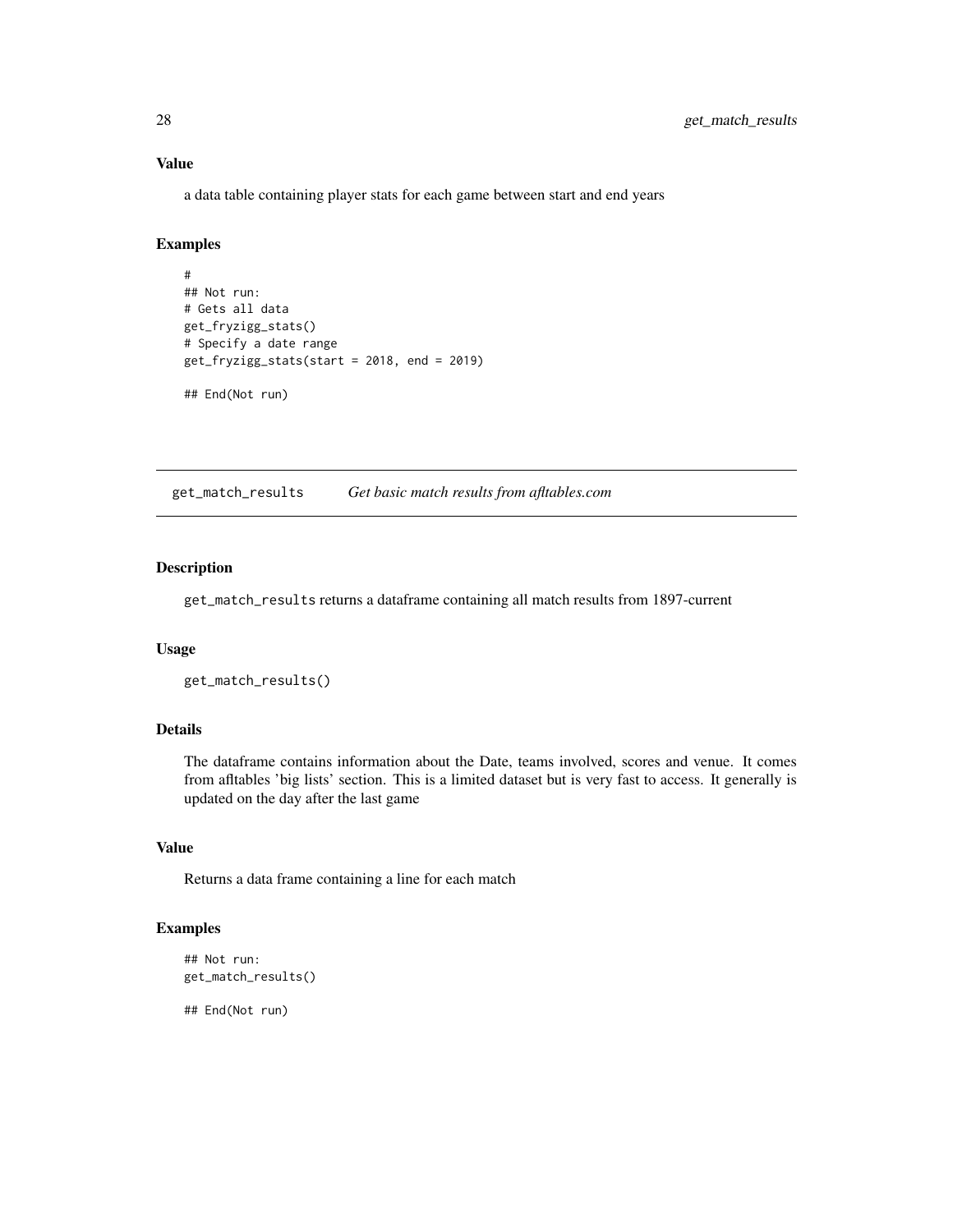<span id="page-28-0"></span>get\_score\_progression\_raw

*Get raw score progression data*

#### Description

get\_score\_progression\_raw returns a dataframe raw, unprocessed scoring progression data from afltables.

#### Usage

```
get_score_progression_raw()
```
# Details

The data is unprocessed and unstructured but is a starting point for analysis. It only exists for 2010 to 2017.

#### Value

Returns a data frame containing raw score progression data

#### Examples

```
## Not run:
get_score_progession_raw()
```
## End(Not run)

get\_squiggle\_data *Access Squiggle data using the squiggle API service.*

# Description

Use get\_squiggle\_data to access the [Squiggle](https://squiggle.com.au) API. See instructions at [api.squiggle.com.au.](https://api.squiggle.com.au)

# Usage

```
get_squiggle_data(
 query = c("teams", "sources", "games", "tips", "ladder", "standings", "virtual",
    "pav"),
  ...
)
```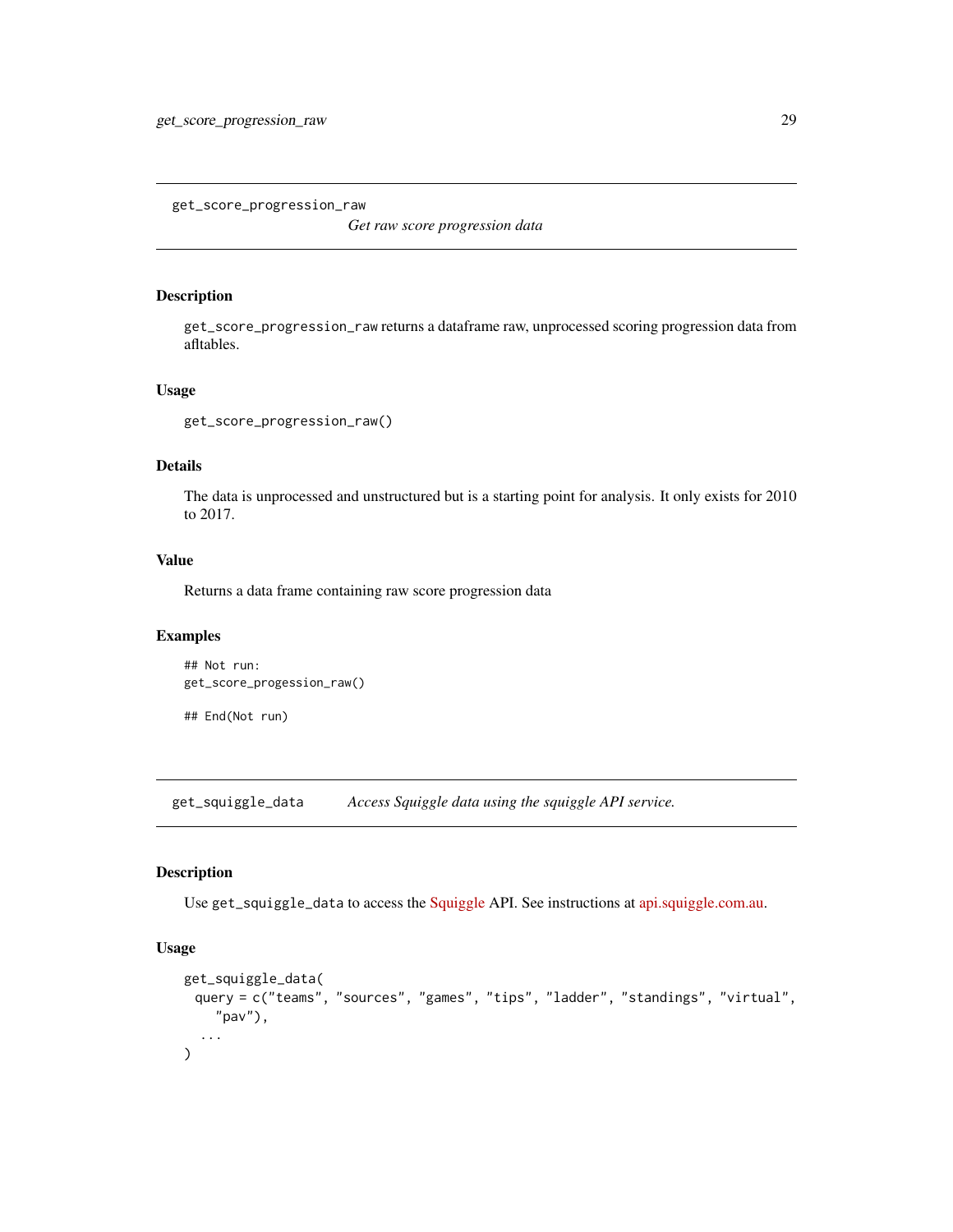#### <span id="page-29-0"></span>Arguments

| querv                   | A text string. The main query to use with the API. Must be one of sources,<br>games, tips, ladder or standings |
|-------------------------|----------------------------------------------------------------------------------------------------------------|
| $\cdot$ $\cdot$ $\cdot$ | (optional) An optional argument provided to the Squiggle API. See details for<br>more info.                    |

# Details

The optional arguments to squiggle can be one of the following.

#'

- year: an integer specifying the year to return data from, e.g. year = 2018
- round: an integer specifying the round to return data from, e.g. round = 12
- game: an integer specifying the game ID to return data from, e.g. game = 10
- source: an integer specifying the ID of the source to return data from, e.g. source  $= 1$

For full instructions, see [api.squiggle.com.au](https://api.squiggle.com.au)

# Value

A dataframe, with the resultant data that matches the query specified in query, as well as any optional filters.

#### Examples

```
## Not run:
# Return a list of the sources, with ID's
sources <- get_squiggle_data("sources")
# Get tips for Round 1, 2018
tips <- get_squiggle_data(query = "tips", round = 1, year = 2018)
# Get tips from Squiggle 2019
squiggle <- get_squiggle_data(query = "tips", source = 1, year = 2019)
## End(Not run)
```
replace\_teams *Internal function to ensure names match between different sources and also name changes. This gets applied to any web scraper*

# Description

Internal function to ensure names match between different sources and also name changes. This gets applied to any web scraper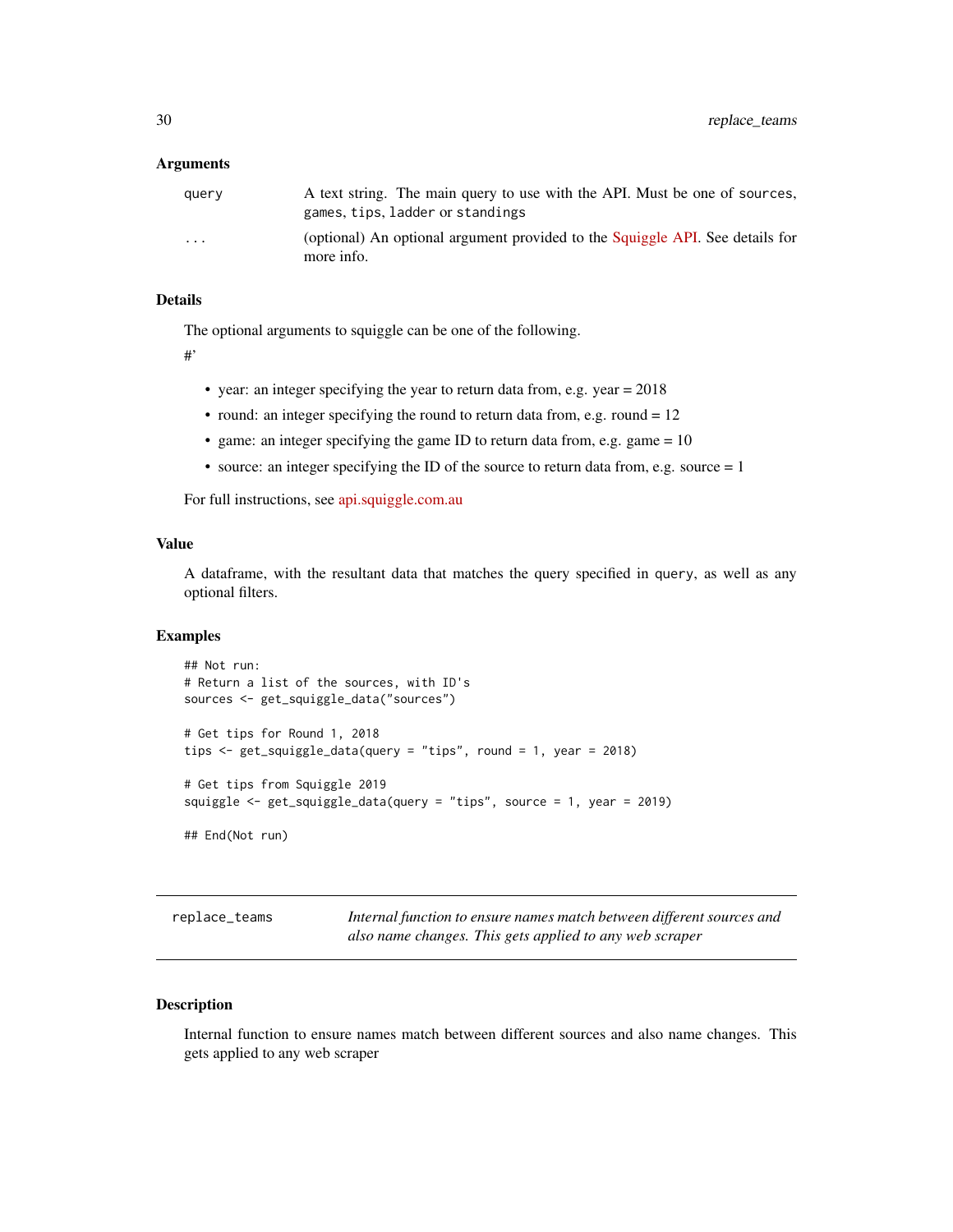# <span id="page-30-0"></span>replace\_venues 31

# Usage

replace\_teams(team)

# Arguments

| team           | Team name                                                                                                                                                                                                              |
|----------------|------------------------------------------------------------------------------------------------------------------------------------------------------------------------------------------------------------------------|
| replace_venues | Internal function to ensure venue names match between different<br>sources and also name changes across time. This gets applied to any<br>web scraper, transforming all of them to AFL Tables naming conven-<br>tions. |

# Description

Internal function to ensure venue names match between different sources and also name changes across time. This gets applied to any web scraper, transforming all of them to AFL Tables naming conventions.

# Usage

replace\_venues(venue)

# Arguments

venue Venue name

return\_ladder *Recreate the ladder for every or any given round and/or season*

# Description

return\_ladder returns a dataframe containing the ladder for either all seasons and rounds since 1987, or individual rounds/seasons

#### Usage

```
return_ladder(match_results_df = NA, season_round = NA, season = NA)
```
# Arguments

| match_results_df |                                                                                                              |
|------------------|--------------------------------------------------------------------------------------------------------------|
|                  | A data frame that has been returned from get_match_results. If empty get_match_results<br>will execute first |
| season_round     | An integer of the round or vector of integers for multiple rounds. If empty, all<br>rounds returned          |
| season           | An integer of the season or vector of integers for multiple seasons. If empty, all<br>seasons returned       |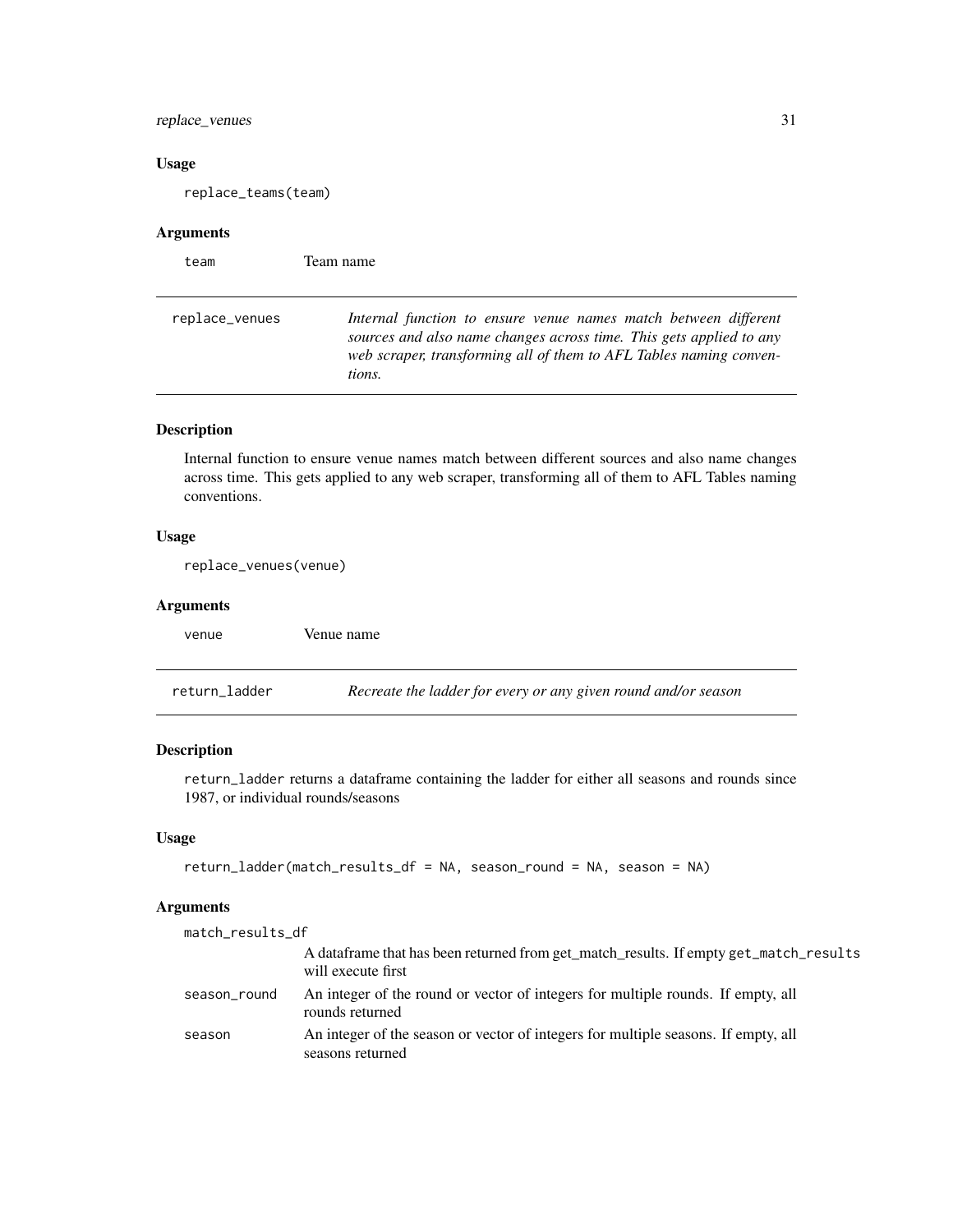# <span id="page-31-0"></span>Details

The dataframe contains information about the Round, Season, Points For/Against, Ladder Position. It can either take in a data frame created using get\_match\_results, or if match\_results\_df is unspecified, will extract all games using get\_match\_results. Will only allow selecting rounds of the premiership season, not finals.

# Value

Returns a data frame containing a line for each team's ladder position at each round of a season

#### Examples

```
## Not run:
return_ladder()
return_ladder(match_results_df = get_match_results_df, season_round = 23, season = 1990:2019)
return_ladder(season_round = 10, season = 2019)
```
## End(Not run)

team\_abr\_afl *Internal function to return team name abbreviation for AFL API*

#### Description

Internal function to return team name abbreviation for AFL API

#### Usage

team\_abr\_afl(team)

#### Arguments

team Team name

update\_footywire\_stats

*Update the included footywire stats data to the specified date.*

#### Description

update\_footywire\_stats returns a dataframe containing player match stats from [footywire](https://www.footywire.com)

#### Usage

```
update_footywire_stats(check_existing = TRUE)
```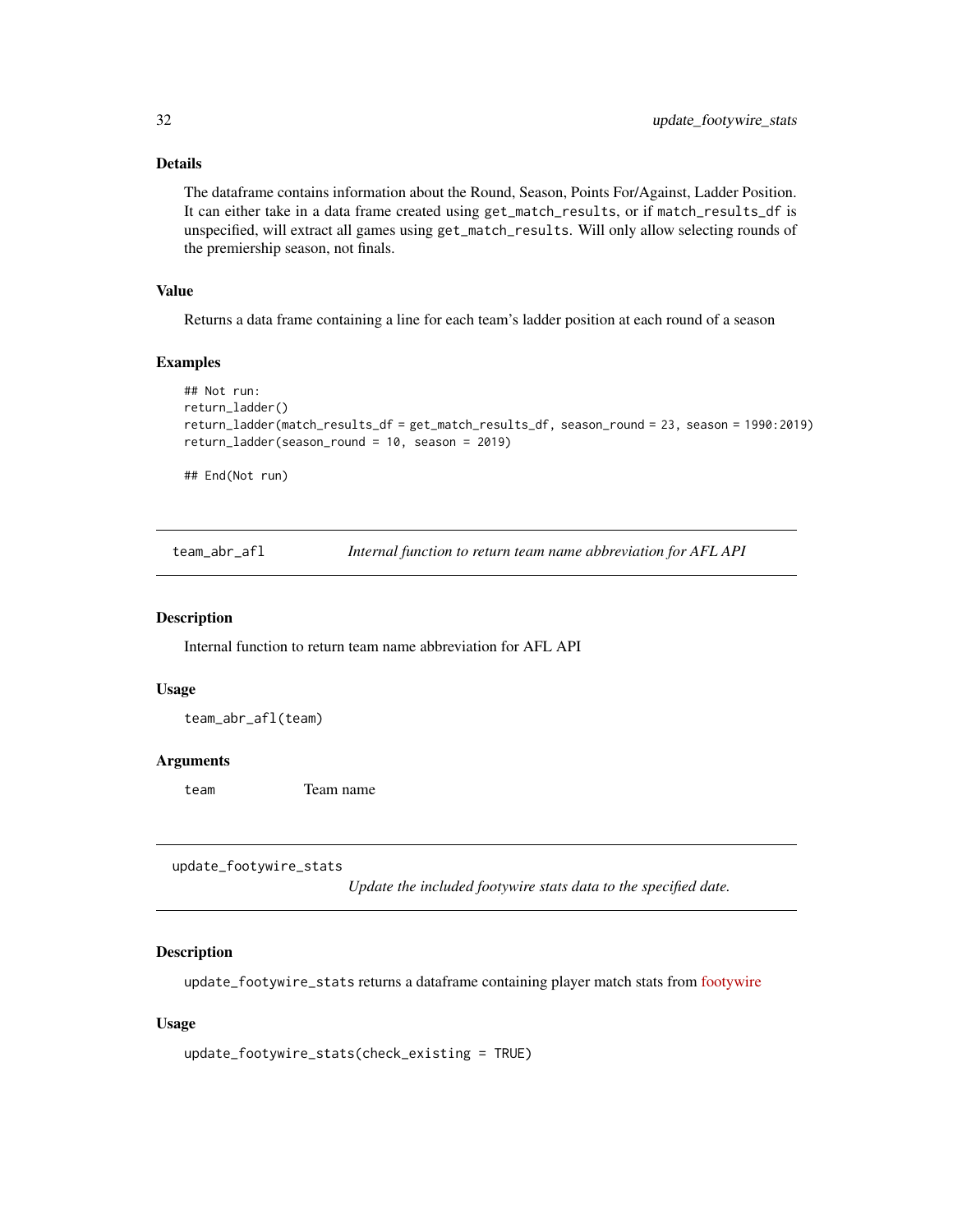# Arguments

check\_existing A logical specifying if we should check against existing dataset. Defaults to TRUE. Making it false will download all data from all history which will take some time.

#### Details

The dataframe contains both basic and advanced player statistics from each match from 2010 to the specified end date.

This function utilised the included ID's dataset to map known ID's. It looks for any new data that isn't already loaded and proceeds to download it.

# Value

Returns a data frame containing player match stats for each match ID

# Examples

```
## Not run:
update_footywire_stats()
```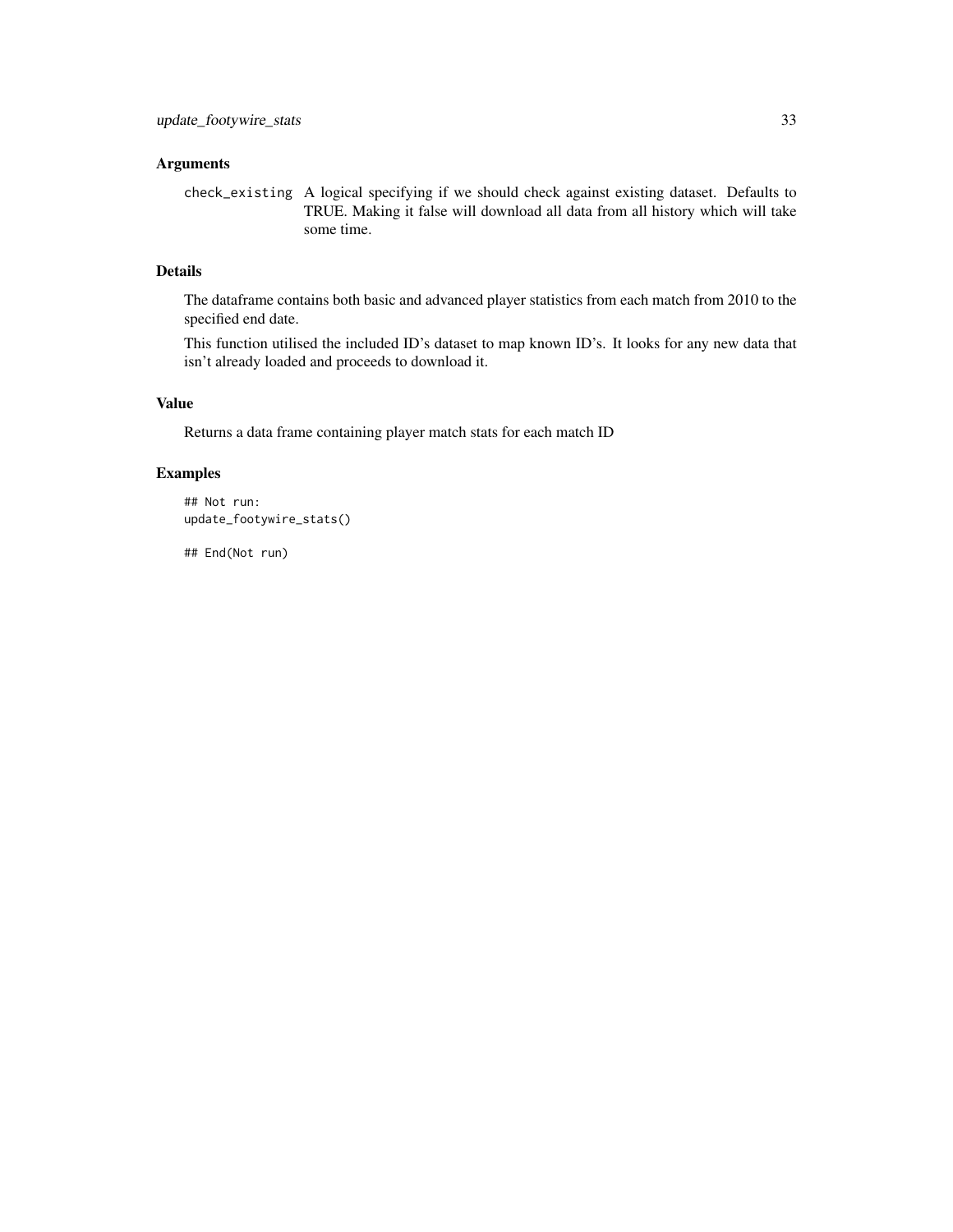# <span id="page-33-0"></span>**Index**

∗ fetch fixture functions fetch\_fixture, [6](#page-5-0) fetch\_player\_stats, [12](#page-11-0) ∗ fetch ladder functions fetch\_ladder, [7](#page-6-0) ∗ fetch lineup functions fetch\_lineup, [9](#page-8-0) ∗ fetch player details functions fetch\_player\_details, [10](#page-9-0) ∗ fetch results functions fetch\_results, [14](#page-13-0) calculate\_coaches\_vote\_possibilities, [3](#page-2-0) fetch\_betting\_odds\_footywire, [4](#page-3-0) fetch\_coaches\_votes, [5](#page-4-0) fetch\_fixture, [6,](#page-5-0) *[13](#page-12-0)* fetch\_fixture\_afl, *[7](#page-6-0)* fetch\_fixture\_afl *(*fetch\_fixture*)*, [6](#page-5-0) fetch\_fixture\_afl(), *[6](#page-5-0)* fetch\_fixture\_footywire, *[7](#page-6-0)* fetch\_fixture\_footywire *(*fetch\_fixture*)*, [6](#page-5-0) fetch\_fixture\_footywire(), *[6](#page-5-0)* fetch\_fixture\_squiggle, *[7](#page-6-0)* fetch\_fixture\_squiggle *(*fetch\_fixture*)*, [6](#page-5-0) fetch\_fixture\_squiggle(), *[6](#page-5-0)* fetch\_ladder, [7](#page-6-0) fetch\_ladder\_afl, *[8](#page-7-0)* fetch\_ladder\_afl *(*fetch\_ladder*)*, [7](#page-6-0) fetch\_ladder\_afl(), *[8](#page-7-0)* fetch\_ladder\_afltables, *[8](#page-7-0)* fetch\_ladder\_afltables *(*fetch\_ladder*)*, [7](#page-6-0) fetch\_ladder\_afltables(), *[8](#page-7-0)* fetch\_ladder\_squiggle, *[8](#page-7-0)* fetch\_ladder\_squiggle *(*fetch\_ladder*)*, [7](#page-6-0) fetch\_ladder\_squiggle(), *[8](#page-7-0)* fetch\_lineup, [9](#page-8-0)

fetch\_lineup\_afl, *[10](#page-9-0)* fetch\_lineup\_afl *(*fetch\_lineup*)*, [9](#page-8-0) fetch\_lineup\_afl(), *[9](#page-8-0)* fetch\_player\_details, [10](#page-9-0) fetch\_player\_details\_afl, *[11](#page-10-0)* fetch\_player\_details\_afl *(*fetch\_player\_details*)*, [10](#page-9-0) fetch\_player\_details\_afl(), *[11](#page-10-0)* fetch\_player\_details\_afltables *(*fetch\_player\_details*)*, [10](#page-9-0) fetch\_player\_details\_afltables(), *[11](#page-10-0)* fetch\_player\_details\_footywire, *[11](#page-10-0)* fetch\_player\_details\_footywire *(*fetch\_player\_details*)*, [10](#page-9-0) fetch\_player\_details\_footywire(), *[11](#page-10-0)* fetch\_player\_stats, *[7](#page-6-0)*, [12](#page-11-0) fetch\_player\_stats\_afl *(*fetch\_player\_stats*)*, [12](#page-11-0) fetch\_player\_stats\_afltables, *[13](#page-12-0)* fetch\_player\_stats\_afltables *(*fetch\_player\_stats*)*, [12](#page-11-0) fetch\_player\_stats\_afltables(), *[12](#page-11-0)* fetch\_player\_stats\_footywire, *[13](#page-12-0)* fetch\_player\_stats\_footywire *(*fetch\_player\_stats*)*, [12](#page-11-0) fetch\_player\_stats\_footywire(), *[12](#page-11-0)* fetch\_player\_stats\_fryzigg, *[13](#page-12-0)* fetch\_player\_stats\_fryzigg *(*fetch\_player\_stats*)*, [12](#page-11-0) fetch\_player\_stats\_fryzigg(), *[12](#page-11-0)* fetch\_results, [14](#page-13-0) fetch\_results\_afl, *[15](#page-14-0)* fetch\_results\_afl *(*fetch\_results*)*, [14](#page-13-0) fetch\_results\_afl(), *[14](#page-13-0)* fetch\_results\_afltables, *[15](#page-14-0)* fetch\_results\_afltables *(*fetch\_results*)*, [14](#page-13-0) fetch\_results\_afltables(), *[8](#page-7-0)*, *[14](#page-13-0)* fetch\_results\_footywire, *[15](#page-14-0)*